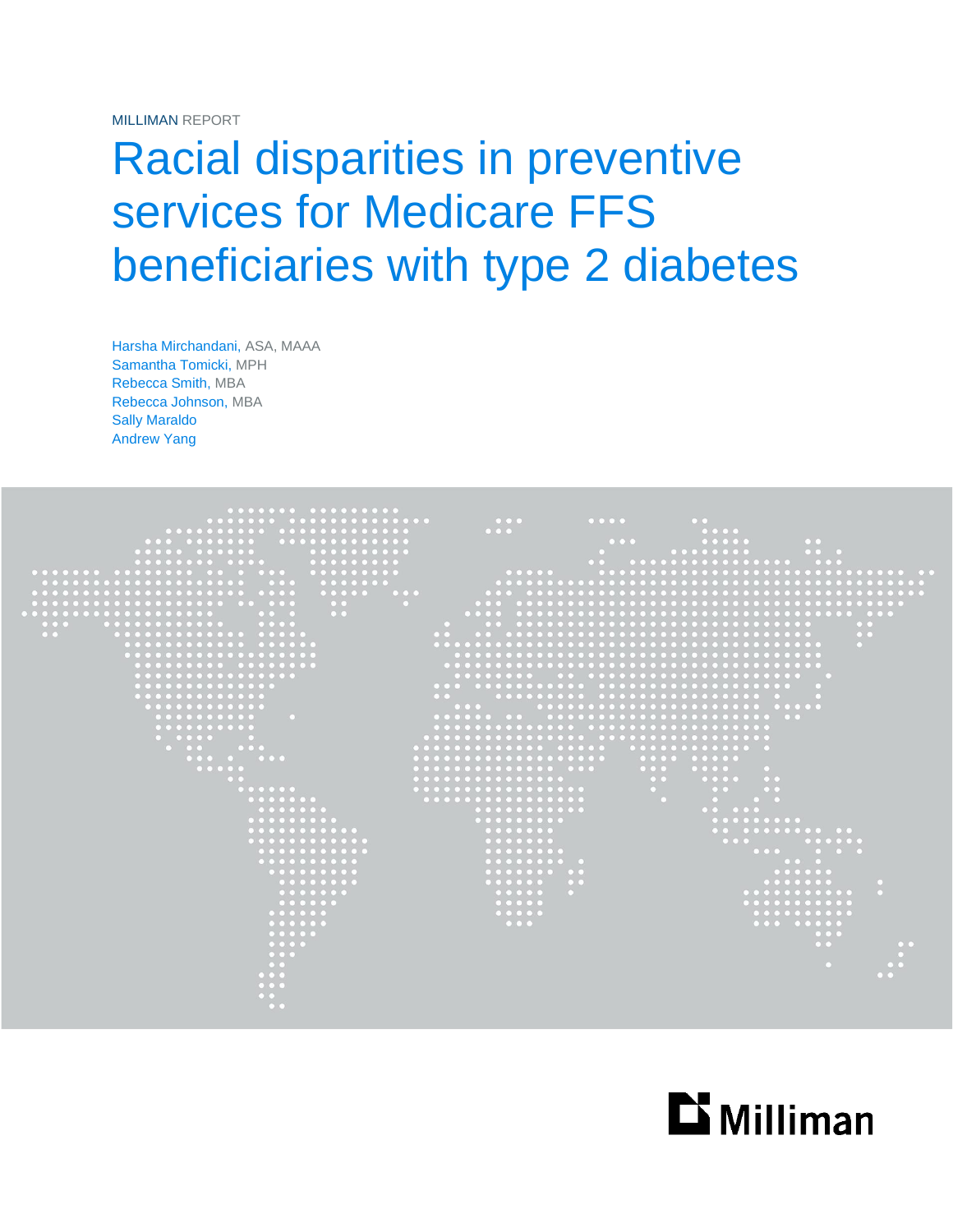### **Table of Contents**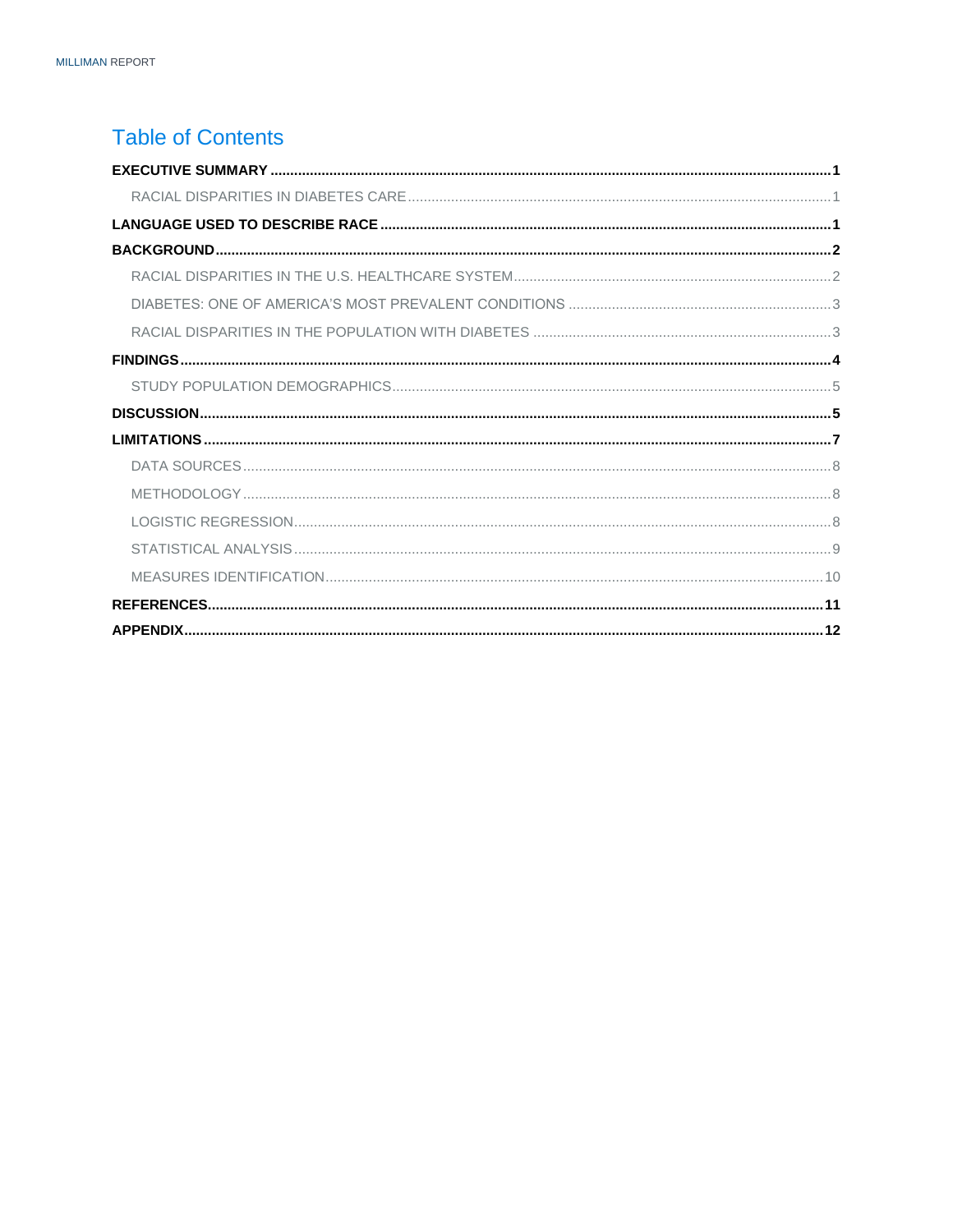### <span id="page-2-0"></span>Executive Summary

Racial disparities in healthcare exist due to systemic inequalities such as differences in health insurance coverage, access to care, household income, education level, provider bias, and personal distrust in the quality of healthcare services, among other reasons (1) (2) (3) (4). Racial disparities are observed across the entire healthcare spectrum, from primary and preventive care to specialized procedures and mental health services (2) (3) (5) (6) (7).

Over 30 million Americans have type 2 diabetes mellitus (T2DM), with an additional 88 million estimated to have prediabetes. Regular preventive care can lower the risk of developing common diabetes complications, such as heart attacks, strokes, amputation, nephropathy, and retinopathy, and can lower the risk of developing certain comorbidities associated with T2DM, such as ischemic heart failure (8). T2DM disproportionately affects people of color, who also have worse outcomes with respect to diabetes management, treatment, and complications.

This study examines utilization of three preventive services for Medicare fee-for-service (FFS) beneficiaries with T2DM (a sample size of over 430,000 beneficiaries): hemoglobin A1C (HbA1c) testing, eye exams, and nephropathy care, by race, in five metropolitan areas in the United States. We measured racial disparities between Black and white Medicare beneficiaries receiving these three preventive services using the 2016-2018 Centers for Medicare and Medicaid Services (CMS) 100% Research Identifiable Files, after controlling for geography, age, sex, and low-income status. This study focuses only on racial disparities between Black and white beneficiaries, due to changes in race coding conventions over time in our source data for groups other than Black and white.

#### <span id="page-2-1"></span>**RACIAL DISPARITIES IN DIABETES CARE**

This study showed that Black beneficiaries with T2DM were less likely than white beneficiaries, with statistical significance (*P*<0.01), to have received Medicare-paid preventive services, specifically HbA1c testing, eye exams, and nephrology care. This study controlled for individuals' geography, age, sex, and low-income status. We also found that:

- The prevalence of T2DM was higher in Black populations in each of the five metropolitan areas
	- − Across the five metropolitan areas, the prevalence of T2DM was 35% for the Black population and 24% for the white population
- For white low-income beneficiaries, T2DM prevalence was 14% higher than for white non-low-income beneficiaries. However, for Black beneficiaries, low-income and non-low-income beneficiaries had almost the same T2DM prevalence
- More Black beneficiaries with T2DM were low-income (65%) compared to white beneficiaries with T2DM (41%) across the five metro areas
- Black females had the highest prevalence of T2DM (37%) whereas white females had the lowest (22%)
- Black beneficiaries with diabetes were on average five years younger than white beneficiaries with diabetes

### <span id="page-2-2"></span>Language used to describe race

Consistent with the Associated Press (AP) style guide, we capitalize Black when used in a racial, ethnic, or cultural sense throughout this paper, while leaving white in lowercase in the same context (9). When citing data from external references, we use the terms/race categories used in those sources for consistency. For example, our data source and external references use the term "Hispanic," which may include those of Latin American and/or European-Spanish descent (10). We use "Latinx/Hispanic" when referencing these sources. Additionally, some sources used the term "Asian," which may include those of South Asian or Filipino descent.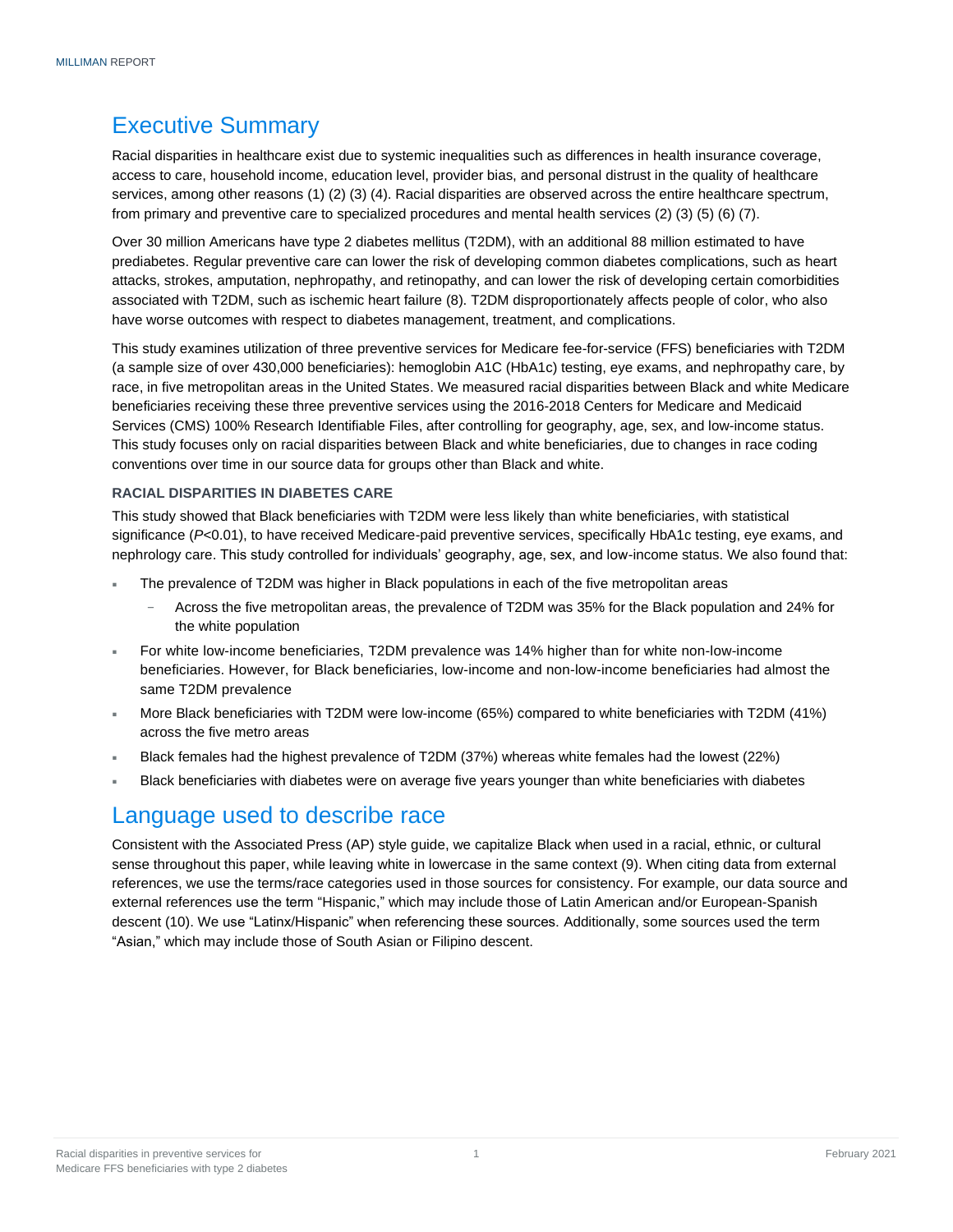### <span id="page-3-0"></span>**Background**

#### <span id="page-3-1"></span>**RACIAL DISPARITIES IN THE U.S. HEALTHCARE SYSTEM**

Many inter-related factors contribute to disparities in healthcare, including health insurance coverage, household income, education level, affordability and access to care and personal distrust in the healthcare system itself. In the past 20 years, there has been an increasing focus on race as a contributing factor to healthcare disparities. Collectively, these factors contribute to healthcare disparities across racial groups, and the consequences of these disparities accumulate over time. The result is a lasting burden of increased morbidity and mortality for those experiencing these disparities, persisting across generations. In this paper, we study the differences between Black and white beneficiaries with type 2 diabetes (T2DM) in their utilization of hemoglobin A1C (HbA1c) testing, eye exams, and nephropathy care in the Medicare fee-for-service (FFS) population.

Many of the factors contributing to healthcare disparities are rooted in systems that perpetuate these racial inequalities. It has been shown that Black and Latinx/Hispanic people, on average, have lower income and education levels, greater dependence on government-subsidized programs, and are more likely to be uninsured or under-insured, all of which are barriers to accessing health care (3). The U.S. Census reports that the 2019 median income for Black Americans was 63% that of white Americans (11), and, in 2019, more Black Americans lived in poverty (18.7%) than other race/ethnic groups (Latinx/Hispanic Americans, 15.7%; Asian Americans, 7.3%; white Americans, 7.3%) (4). Income differences can exacerbate healthcare disparities, as they may make patient cost-sharing less affordable and/or impede patients' healthcare services due to needing time off work, having a lack of transportation, or other similar barriers.

Provider bias, both conscious and unconscious, can have significant impact on patient health status, and has also been identified as a factor contributing to racial disparities in healthcare. Perceptions of racial discrimination in healthcare are more common among Black and Native American people than among white people, and, while white people perceive increasingly privileged treatment based on higher income and education levels, Black people report less privilege and more discrimination at higher income and education levels (1). According to one study, among all racial groups, those who reported cost prohibiting them from accessing medical care had a higher risk of perceived racial discrimination (1). Another study showed that people of color (excluding Asians and Pacific Islanders) were more likely than white people to report that their personal health status was fair or poor, that they had obesity, and that cost prohibited them from seeing a provider in the prior year (2).

Even within groups that have comparable income or health insurance coverage, there are reported disparities in how racial groups use and access healthcare. People of color have reported being less likely than non-Latinx/Hispanic white people to have a personal health care provider (2). After controlling for frequency and number of primary care visits, racial disparities persist in the utilization of many preventive care procedures (5). These discrepancies are present even among those with comparable private insurance coverage: a 2019 study found that privately-insured Black and Latinx/Hispanic members who reported poor or fair health had approximately five fewer office-based or hospital outpatient visits in a year than white members who reported similar health statuses (6). Black and Latinx/Hispanic members who reported excellent health also showed a disparity of approximately two fewer annual visits compared to white members who reported similar health status (6). Another study showed that, among those with similar access to care, diagnosis, and illness severity, Black and Latinx/Hispanic adults used services requiring provider authorization, such as invasive and operative procedures, at lower rates than their white counterparts (3). This pattern persists in mental healthcare as well: Black individuals are less likely to receive appropriate mental health care regardless of insurance and income (7).

In addition to a lower quantity of healthcare services provided to people of color, significant national economic losses are associated with racial health disparities each year (12). Racial disparities are associated with roughly \$35 billion in additional healthcare costs due to poorer health outcomes, another \$10 billion in lost productivity due to sickness, and almost \$200 billion due to lost economic contributions from avoidable deaths (12). Although the 2010 Patient Protection and Affordable Care Act (ACA) led to improvements in access to healthcare services, these improvements did not manifest equally across racial groups (13). While non‐Latinx/Hispanic white people had the greatest gains in healthcare access and utilization, data suggests that healthcare access for Black people, particularly Black women, did not improve significantly in the initial years of the ACA (13).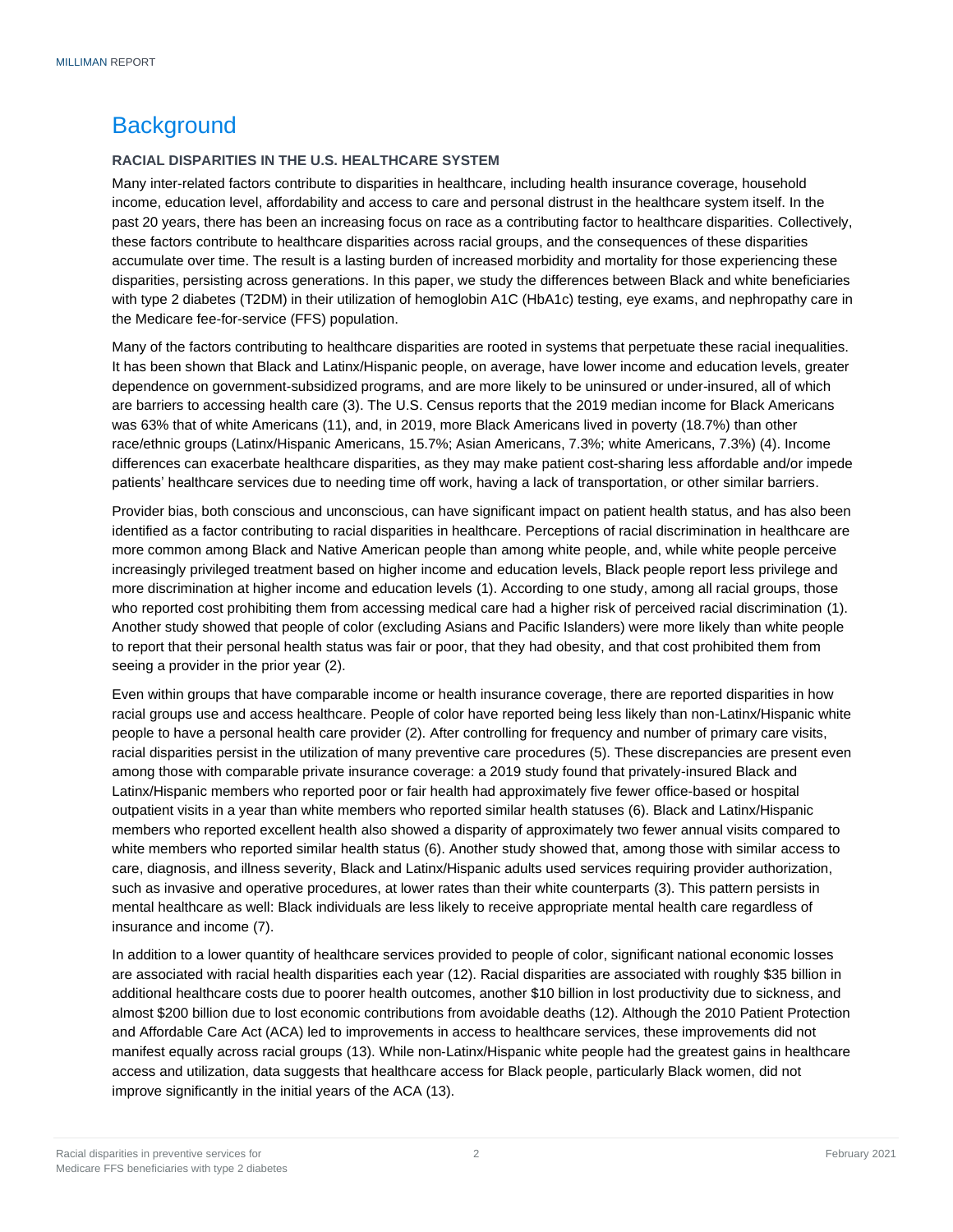Some racial disparities in healthcare have become more prominent in recent years, such as the variability in the use of some preventive screenings and vaccinations (5). The COVID-19 pandemic has shed light on these healthcare inequalities; emerging data indicates that Black and Latinx/Hispanic Americans have higher cases per 100,000 and higher mortality per 100,000 compared to white Americans (14). As of May 2020, Black residents in New York City had an age-adjusted mortality rate due to COVID-19 that was nearly twice that of white residents (184 per 100,000 versus 93 per 100,000) (14).

As these statistics illustrate, the existence of racial disparities in healthcare is indisputable.

#### <span id="page-4-0"></span>**DIABETES: ONE OF AMERICA'S MOST PREVALENT CONDITIONS**

There are two primary types of diabetes: type 1 diabetes mellitus (T1DM) and type 2 diabetes mellitus (T2DM). People with T1DM do not produce insulin, an essential hormone that regulates the amount of sugar in the blood, whereas people with T2DM produce insulin, but it is not used properly in the body (15). Roughly 34.2 million Americans have diabetes, about 90% to 95% of whom have T2DM (16). An additional 88 million adults are estimated to have prediabetes and are at increased risk of developing T2DM and other serious health problems (16). Over one quarter (26.8%) of Americans aged 65 and older are living with diabetes (16).

Regular preventive care can lower the risk of developing common diabetes complications, such as heart attacks, strokes, wounds, and ulcers that can progress to amputations, nephropathy, and retinopathy, and can lower the risk of developing certain comorbidities associated with T2DM, such as ischemic heart failure (8). The American Diabetes Association (ADA) recommends that people with diabetes receive regular preventive services, including regular hemoglobin A1C (HbA1C) monitoring and eye examinations (17).

#### <span id="page-4-1"></span>**RACIAL DISPARITIES IN THE POPULATION WITH DIABETES**

Diabetes disproportionately affects people of color (18). According to the Centers for Disease Control and Prevention (CDC), recent data suggests that new diabetes cases in adults are higher among non-Latinx/Hispanic Black people (8.2 per 1,000), people of Latinx/Hispanic origin (9.7 per 1,000), and non-Latinx/Hispanic Asian people (7.4 per 1,000) compared to non-Latinx/Hispanic white people (5.0 per 1,000) (16). The number of new cases of T2DM among children aged 10 to 19 significantly increased from the 2002-2010 period, with the number increasing at a higher rate for non-Latinx/Hispanic Black people, people of Latinx/Hispanic origin, and non-Latinx/Hispanic Asian people and Pacific Islanders compared to non-Latinx/Hispanic white people (16).

Race is correlated with diabetes management, treatment, and complications. Black Americans with diabetes have a higher burden of mortality and illness than their white counterparts and have been shown to be less likely to receive HbA1c screening and eye exams, or to achieve adequate HbA1c control (19). The ADA reports that Black Americans are roughly 50% more likely than white Americans to develop diabetic retinopathy (20). CMS indicates that among people over the age of 65 with diabetes, fewer Black people report having their blood sugar under control all of the time (19.7%) compared to white people in the same group (29.9%) (18). People of color with diabetes also have poorer outcomes, including increased risk of developing end-stage renal disease (ESRD) and of requiring amputations (21). Studies have also shown that people of color, particularly Latinx/Hispanic and Black adults, are more likely to suffer severe complications and related emergency department (ED) visits due to their diabetes (22).

Although there are many published studies (as discussed above) on racial disparities in the US healthcare system, they are largely focused on the commercial population and therefore do not include most of the aged population, a cohort at the highest risk for diabetes complications. Many of these studies suffer from credibility issues such as self-reported metrics and small sample sizes or are outdated. There is a dearth of claims-based, quantitative research regarding racial inequalities of care among Medicare beneficiaries with T2DM.

 This study examines utilization of HbA1c testing, eye exams, and nephropathy care by race, among beneficiaries with T2DM in the Medicare FFS population in five metropolitan cities across the United States.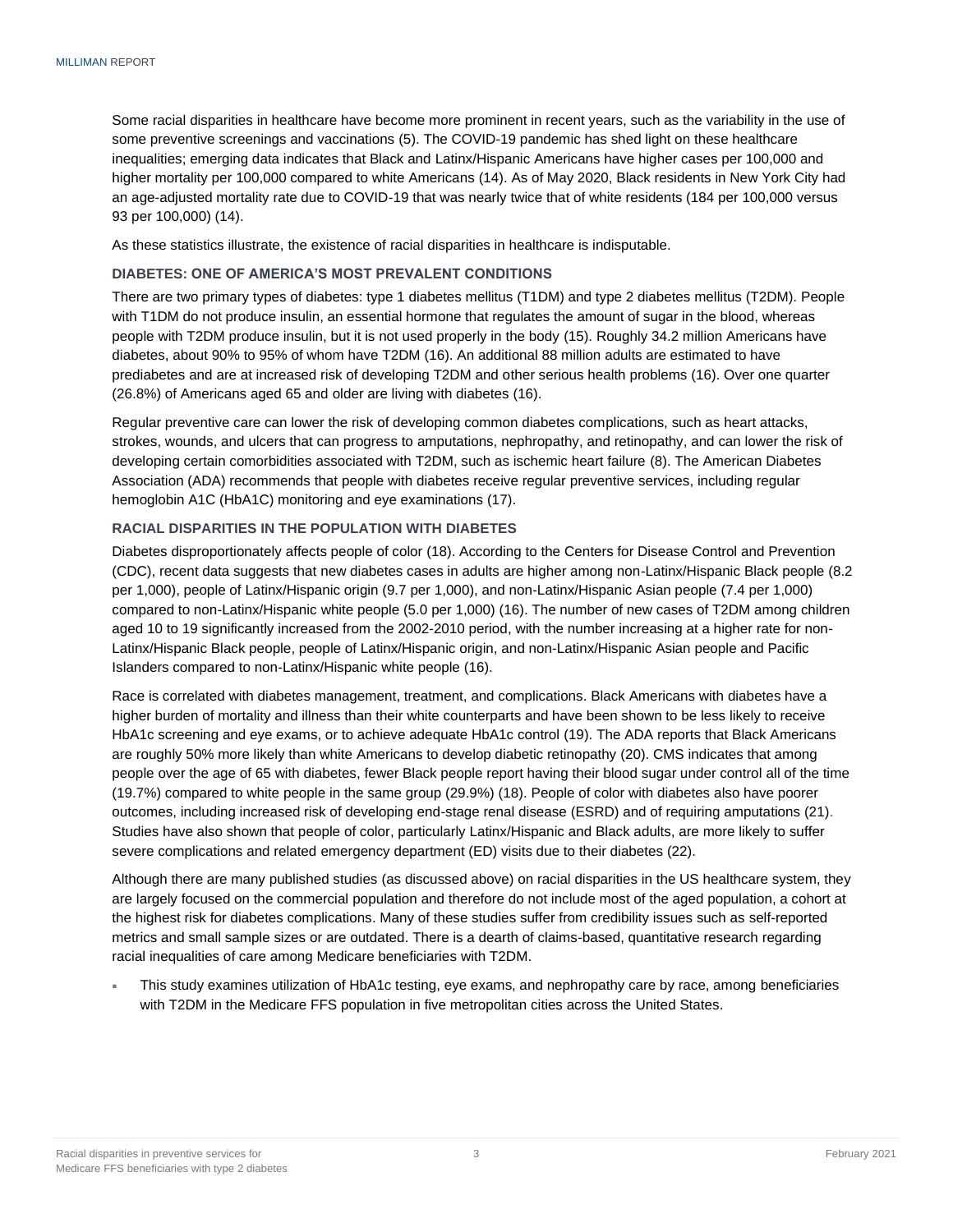### <span id="page-5-0"></span>**Findings**

After accounting for differences in geography, age, sex, and low-income status, we found that among those with T2DM, Black beneficiaries were less likely than white beneficiaries to have received preventive care across all three preventive care measures (HbA1c testing, eye exams, and nephropathy care). The table in Figure 1 summarizes the regression coefficients, and the approximate effect of race on the measure outcome. The findings in Figure 1 were statistically significant for race (*P*<0.01).

We found Black beneficiaries with type 2 diabetes were approximately 8.8% less likely than white beneficiaries with type 2 diabetes to receive HbA1c testing, approximately 4.9% less likely to receive eye exams, and approximately 2.5% less likely to receive nephropathy care.

#### **FIGURE 1. DISPARITIES IN PREVENTIVE SERVICES BETWEEN BLACK AND WHITE MEDICARE BENEFICIAIRES WITH DIABETES**

| <b>Measure</b>          | <b>Regression coefficients for Black</b><br>beneficiaries with diabetes (white<br>beneficiaries as control group) | Approximation of relative<br>difference in likelihood of testing<br>between Black and white<br>beneficiaries with diabetes* |
|-------------------------|-------------------------------------------------------------------------------------------------------------------|-----------------------------------------------------------------------------------------------------------------------------|
| HbA1c testing           | $-0.3523$ ( $P<0.01$ )                                                                                            | $-8.8%$                                                                                                                     |
| Eye Exam                | $-0.1968$ ( $P<0.01$ )                                                                                            | $-4.9%$                                                                                                                     |
| <b>Nephropathy Care</b> | $-0.0990$ ( $P<0.01$ )                                                                                            | $-2.5%$                                                                                                                     |

\*Difference of Black from control (white), using Gelman's "divide by 4 rule" applied to regression coefficients (23)

There are also disparities across income statuses. The table in Figure 2 applies our logistic regression results to an illustrative male with diabetes between the ages of 80 and 84 living in Los Angeles. We include scenarios of Black compared to white and low-income compared to non-low-income and show the probability that he receives each preventive service. In this example, the low-income person, regardless of race, was less likely to receive these preventive services, though this difference was higher in the Black cohort. This table also illustrates the consistency of racial disparities, showing a lower likelihood of receiving preventive care for the Black cohort across both low-income and non-low-income groups.

**FIGURE 2. ILLUSTRATION: HOW PROBABILITY OF RECEIVING A PREVENTIVE SERVICE VARIES BY RACE AND INCOME: A MALE WITH T2DM AGED 80-84 IN LOS ANGELES**

**Male with T2DM, 80-84, Los Angeles**

| $m = W(11112UW, 0004, LU)$           |                      |         |                                      |         |                         |                                      |         |         |                                      |
|--------------------------------------|----------------------|---------|--------------------------------------|---------|-------------------------|--------------------------------------|---------|---------|--------------------------------------|
|                                      | <b>HbA1c Testing</b> |         | Eye Exams                            |         | <b>Nephropathy Care</b> |                                      |         |         |                                      |
|                                      | Non-Ll*              | $L^*$   | <b>Difference</b><br>$(LI - Non-LI)$ | Non-Ll* | LI*                     | <b>Difference</b><br>$(LI - Non-LI)$ | Non-Ll* | $L^*$   | <b>Difference</b><br>$(LI - Non-LI)$ |
| White                                | 86.1%                | 80.9%   | $-5.2%$                              | 70.9%   | 63.8%                   | $-7.1%$                              | 93.6%   | 92.6%   | $-1.0%$                              |
| <b>Black</b>                         | 81.3%                | 74.9%   | $-6.4%$                              | 66.7%   | 59.2%                   | $-7.5%$                              | 93.0%   | 91.9%   | $-1.1%$                              |
| <b>Difference</b><br>(Black - White) | $-4.8%$              | $-6.0%$ |                                      | $-4.2%$ | $-4.7%$                 |                                      | $-0.6%$ | $-0.7%$ |                                      |

 $*L = L$ ow-income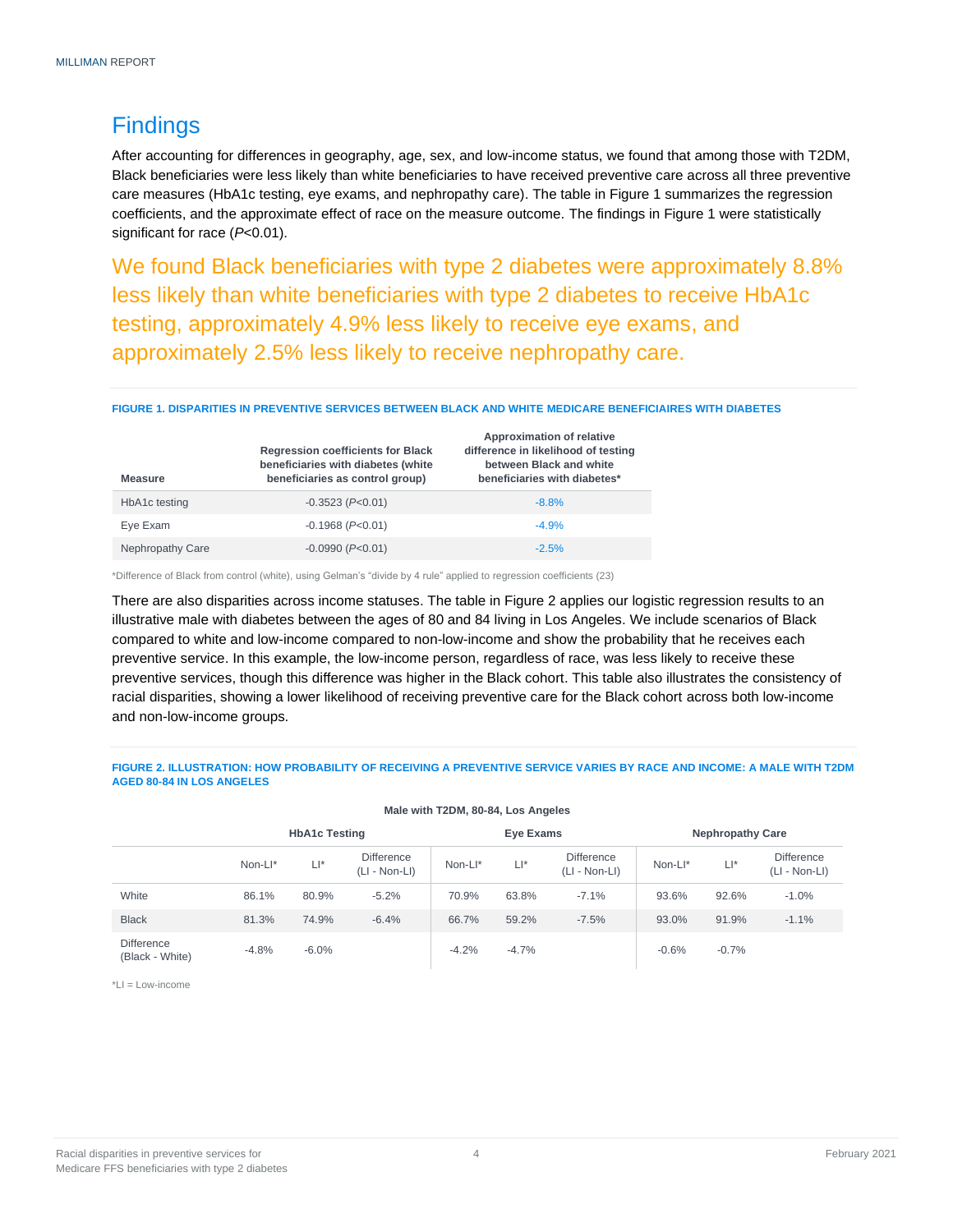#### <span id="page-6-0"></span>**STUDY POPULATION DEMOGRAPHICS**

Black beneficiaries with T2DM were younger than white beneficiaries with T2DM: the average age for beneficiaries with diabetes was 70.1 years for Black beneficiaries and 75.0 years for white beneficiaries. Consistent with prior research cited above, we found that T2DM disproportionately affects the Black Medicare FFS population. The prevalence of T2DM was higher in the black population in each of the five metropolitan areas. In total, the prevalence of T2DM was 35% for the Black population and 24% for the white population. T2DM prevalence among low-income white beneficiaries was 14% higher than T2DM prevalence among non-low-income white beneficiaries; low-income status made virtually no difference in the T2DM prevalence among the Black population. For more demographic detail of the study population, refer to the Appendix.

|                              | <b>Black</b> | White |  |  |  |  |
|------------------------------|--------------|-------|--|--|--|--|
| Average Age (Years)          | 70.1         | 75.0  |  |  |  |  |
| <b>Population Prevalence</b> |              |       |  |  |  |  |
| Overall                      | 35.1%        | 24.1% |  |  |  |  |
| <b>Income Status</b>         |              |       |  |  |  |  |
| Low-Income                   | 34.7%        | 34.3% |  |  |  |  |
| Non-Low-Income               | 36.0%        | 20.1% |  |  |  |  |
| <b>Metro Area</b>            |              |       |  |  |  |  |
| Atlanta                      | 33.8%        | 20.6% |  |  |  |  |
| Chicago                      | 35.2%        | 23.3% |  |  |  |  |
| Houston                      | 38.3%        | 24.1% |  |  |  |  |
| Los Angeles                  | 32.4%        | 25.5% |  |  |  |  |
| New York                     | 36.2%        | 25.2% |  |  |  |  |

#### **FIGURE 3: DEMOGRAPHICS SUMMARY**

### <span id="page-6-1"></span>**Discussion**

This study reinforces and expands on prior published findings (2) (5) that describe significant racial disparities in access to preventive diabetes care (i.e., HbA1c testing, eye exams, and nephropathy care). Regular preventive care can lower the risk of developing diabetes complications and can lower the risk of developing certain comorbidities associated with T2DM. Our results confirm that even after controlling for other factors including age, sex, race, low-income status, and geography, race persists as a statistically significant predictor of receiving studied diabetes care measures. Black beneficiaries with T2DM were 8.8% less likely to receive annual HbA1c screening, 4.9% less likely to receive appropriate diabetic retinopathy screening, and 2.5% less likely to receive recommended nephropathy care compared to white beneficiaries with T2DM. We interpret this to mean that being Black had a measurable, negative correlation with the likelihood of someone receiving recommended diabetic preventive care. This suggests that observed racial disparities in long-term outcomes, such as mortality, are likely connected to fundamental disparities in preventive care that have had far-reaching consequences. While the scope of this study is not to determine differences by metropolitan area, future research can be done to identify and quantify regional variation.

These results also support prior research that has demonstrated the negative impact of low-income status on health care access and quality (24). Our modeling calculated that among beneficiaries with T2DM, low-income beneficiaries overall were 9.5% less likely to receive appropriate HbA1c screening than non-low-income beneficiaries, 8.1% less likely to receive recommended diabetic eye exams, and 3.9% less likely to receive appropriate diabetic nephropathy screening. This is particularly troubling, as the data showed that Black beneficiaries were uniformly more likely to be low-income, thus suggesting that low-income Black beneficiaries are at a compounded risk of preventive care lapses as compared to other non-Latinx/Hispanic white or non-low-income groups. We did not account for possible compounding between variables such as income status and race, but our results suggest that disparities could be exacerbated between low-income Black beneficiaries and non-low-income white beneficiaries in a way that cannot be explained by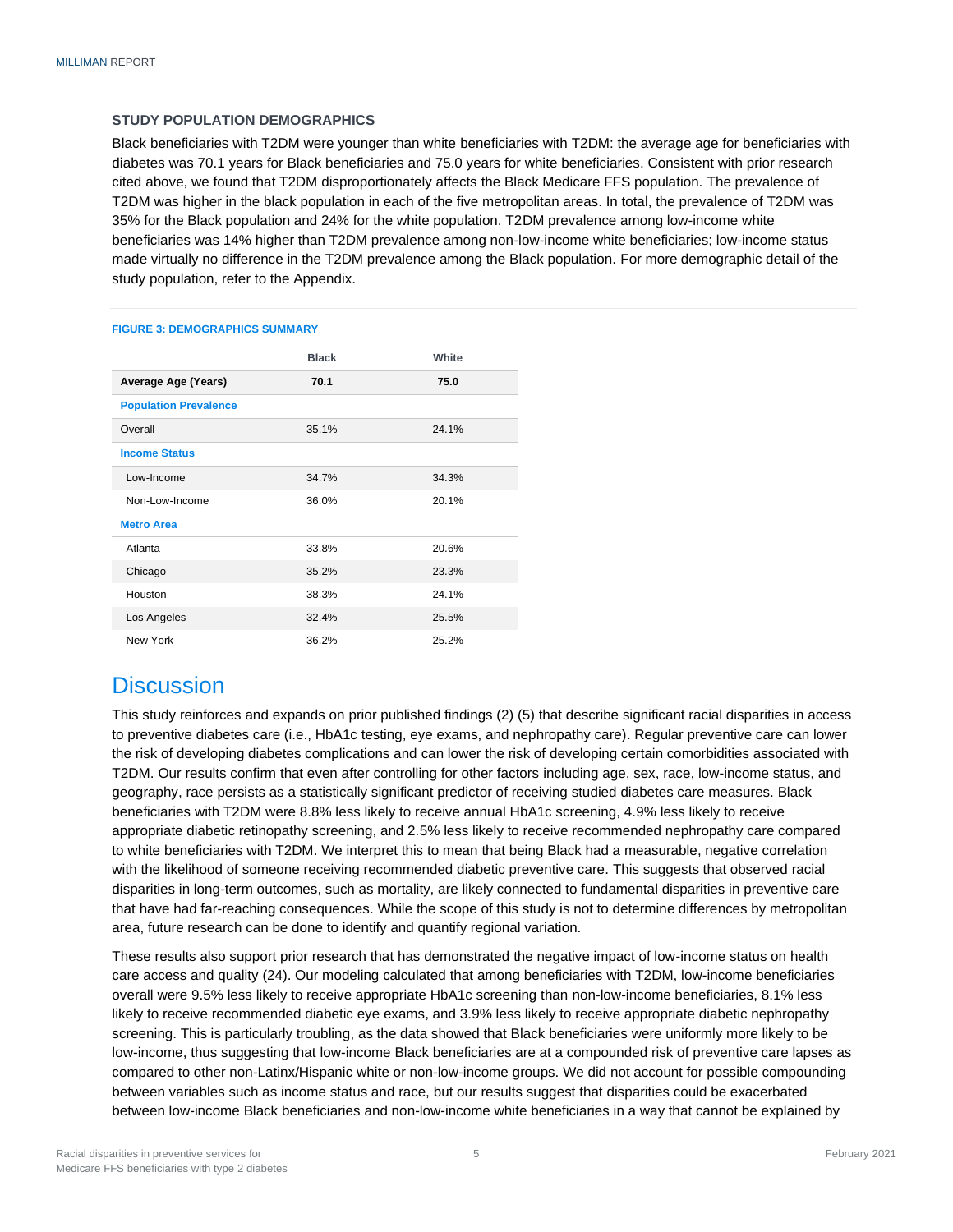race and income alone. It should be noted that Black beneficiaries had a lower likelihood than white beneficiaries of receiving preventive care services across both low-income and non-low-income groups, suggesting that income status does not protect against racial disparities.

It is worth noting that the average age of Black beneficiaries with diabetes was significantly lower than the average age of white beneficiaries with diabetes in the study population. Similar trends have been seen in other data sources (25). It is unclear whether this is due to differing trends in the onset of diabetes, such that Black beneficiaries are more likely to be diagnosed with diabetes at a younger age, or due to racial disparities in mortality that could have reduced the share of Black beneficiaries with advanced age in the sample. Nevertheless, it is concerning that Black beneficiaries, who were younger overall, demonstrated less frequent preventive care utilization than white beneficiaries, as these preventive measures result in better outcomes in the long term.

Taken together, these findings suggest systemic racial disparities in the health care system for people with diabetes. This is supported by existing research, both for people with diabetes and the population at large. There are many domains (biological, sociocultural, etc.) and levels of influence (individual, community, etc.) that can impact health outcomes and racial disparities (26).

Possible systemic factors include:

- Systemic racism in healthcare delivery and access
	- − Conscious and unconscious provider bias that can affect provider behavior and treatment choice, such as recommending different treatment options based on assumptions about people's ability to adhere to a specific regimen (27)
	- − A history of structural and medical racism toward people of color within the healthcare system, resulting in patient distrust and avoidance of care (28)
	- − Poorer quality of care at facilities most frequently utilized by Black and low-income people (29)
	- − Unequal access to consistent, high quality health insurance people of color are less likely to have coverage through an employer, and more likely to have uninsured periods or to be on Medicaid
	- − Limited access to adequate medical information and health education, resulting in low health literacy (30)
- Other systemic racism factors
	- − Higher income is not entirely protective; there is a strong correlation between lower income and healthcare access, and Black people are disproportionately low-income
	- Race is also correlated with level of education, access to safe housing, and food security, all of which people of color have less access to and which impact access to healthcare services (3)
	- − People with lower socioeconomic status, who are disproportionately people of color, are less likely to have the flexibility and resources to access care (e.g., transportation to and from appointments, aftercare)

In order to parse the effects of the many factors that could be contributing to these racial disparities, additional research is required on overall healthcare interaction and utilization rates, quality of care outcomes, and long-term clinical outcomes, by geographic area. A longitudinal cohort study using administrative claims data would allow for the ongoing examination of the effects of racial disparities in preventive care on continuing treatment, morbidity, and mortality. While there are other studies on racial disparities in diabetes that report similar findings, none of them use the complete national CMS-adjudicated claims datasets, representing 100% of all Medicare FFS paid claims across all lines of service. Other nationally representative CMS datasets lack reliable information on race and/or do not contain claims for all beneficiaries and all service categories. We believe this study underlines the need for further research to highlight racial disparities among people with diabetes and in the healthcare system overall, and to identify measurable interventions to reduce these disparities. Claims analyses provide real-world evidence of current and past healthcare patterns that can be used to support future systematic healthcare and policy reform. There is clear evidence that racial disparities in healthcare exist, leaving in their wake a burden of costs and diminished health outcomes for people of color and the healthcare system that persist across generations.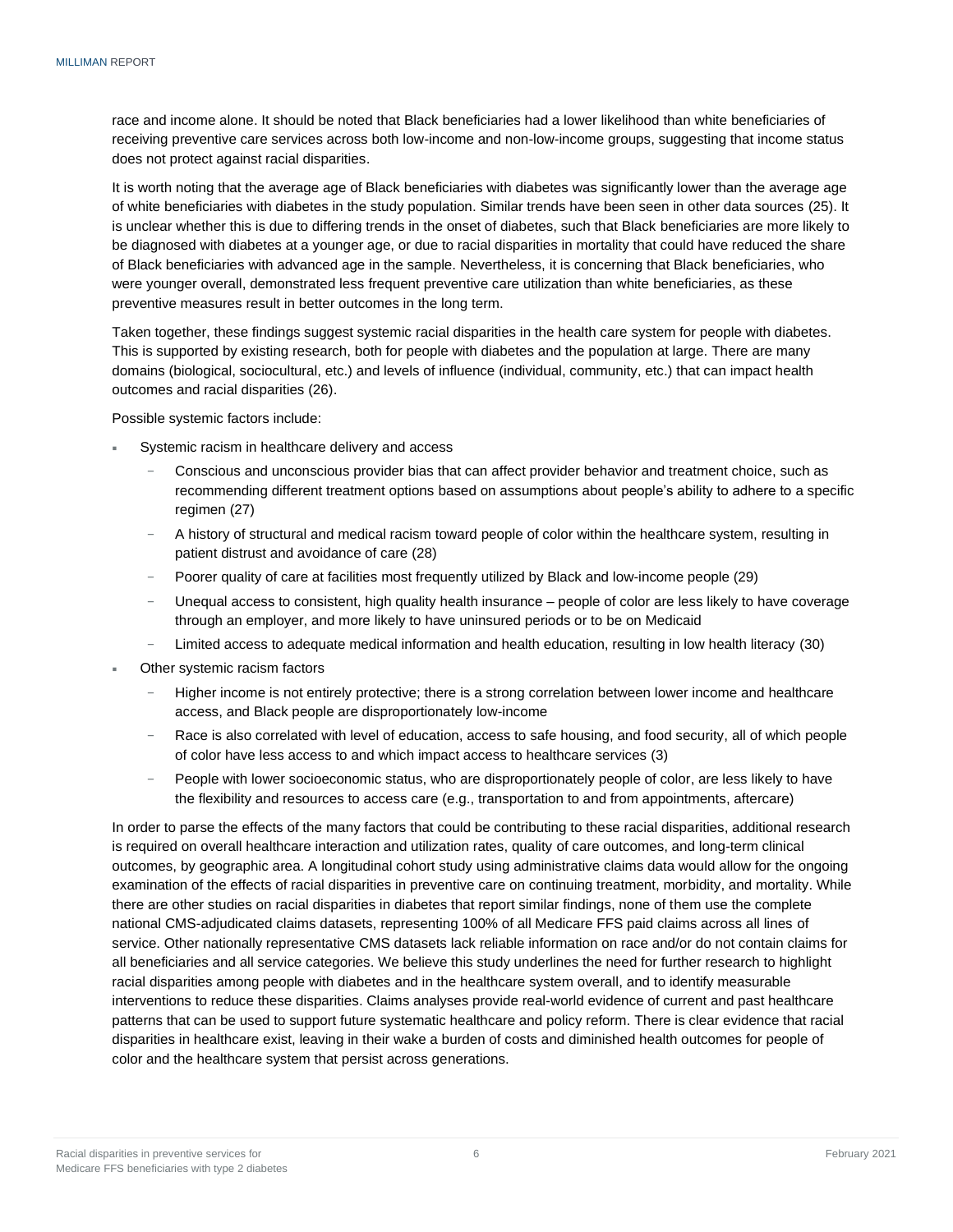### <span id="page-8-0"></span>**Limitations**

We note the following limitations with this study:

1. The race variable contained in the CMS 100% Innovator Research (IR) dataset is the Beneficiary Race Code. It contains the values in the table in Figure 4.

#### **FIGURE 4: BENEFICIARY RACE CODE VALUES**

| Code | Code value                                 |
|------|--------------------------------------------|
| 0    | Unknown                                    |
| 1    | White (non-Latinx/Hispanic)                |
| 2    | Black (non-Latinx/Hispanic)                |
| 3    | Other                                      |
| 4    | Asian, Asian American, or Pacific Islander |
| 5    | Latinx/Hispanic                            |
| 6    | North American Native                      |

This code uses data from the Social Security Administration (SSA's) master beneficiary record (MBR), which includes several definitions of race depending on the year in which a beneficiary was born (31). For those born between 1935 and 1980, the SSA only had three classifications of race: white, Black, and other (unknown was used for those who did not report race on the Social Security application form) (31). In 1980, the SSA expanded the race categories to the options shown in Figure 4 (31), but these definitions were not retroactively applied to all beneficiaries. Therefore, race data is not precise for races other than Black and white for the population studied. Additionally, each beneficiary has only one distinct value for this field, so we are unable to identify beneficiaries with more than one race.

- 2. The population used in this study consists of a sample of Medicare fee-for-service (FFS) beneficiaries who meet specific enrollment criteria described in the 'Data Sources and Methodology' section below. This represents only a portion of the total population with diabetes. Further research is needed on Medicare Advantage, commercial and Medicaid populations in order to examine whether these racial disparities persist in other insured or uninsured populations.
- 3. The results presented here are based on a population identified with T2DM using administrative claims data. The algorithm used to identify beneficiaries with T2DM looks for the presence of diabetes diagnosis codes over three years of data. It may not identify beneficiaries with T2DM who did not interact with a healthcare provider, or who were not appropriately coded for T2DM. However, we note that the overall T2DM prevalence rate (26%) and prevalence rates by race (35% among Black beneficiaries and 24% for white beneficiaries) determined in this study are consistent with other claims data studies on the Medicare FFS population (28% overall, 38% for Black beneficiaries, and 25% for white beneficiaries) (32). These rates are slightly lower than other sources that use survey data or health records to estimate the T2DM population, and others that quantify the entire population with diabetes (including T1DM) (16).
- 4. The algorithms described in the 'Data Sources and Methodology' section below look for the evidence of preventive services in claims data. We are unable to account for care that is not captured in the Medicare FFS claims data. For example, if a Medicare beneficiary received a preventive service that was paid for by coverage other than Medicare FFS (like the Veteran's Health Administration) or provided through public health services.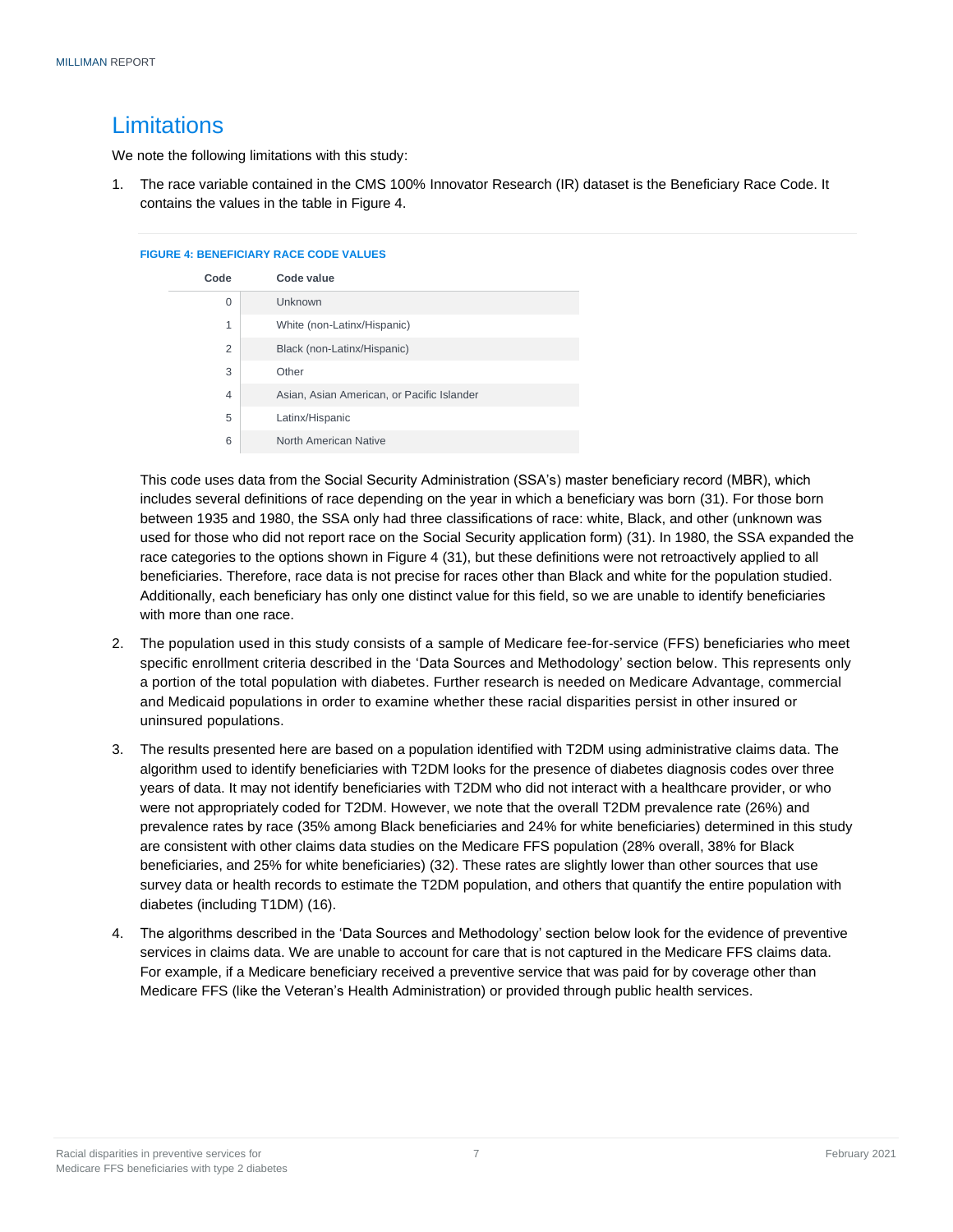### Acknowledgments

We want to thank the following individuals at Milliman who contributed to this analysis: Eric Buzby, Matthew Emery, David Destephano, Shea Parkes, and Bruce Pyenson. We would also like to thank José Pagán at the New York University School of Global Public Health for his insight and review.

### Data Sources and Methodology

#### <span id="page-9-0"></span>**DATA SOURCES**

#### **CMS 100% Innovator Research Data Set**

The CMS 100% Innovator Research (IR) dataset contains a Medicare eligibility file and all Medicare Parts A, B, and D paid claims for all Medicare FFS beneficiaries. We used 2016-2018 data years for this analysis.

#### <span id="page-9-1"></span>**METHODOLOGY**

Using 2016 – 2018 Medicare FFS 100% sample data, we examined differences in use of preventive services between Black and white populations with T2DM in five metropolitan areas in the United States. We restricted the population to five metropolitan areas in an effort to have a comparable number of Black and white beneficiaries. We further limited the population to city limits within each metropolitan area to minimize the impact of differences in access to care between Black and white beneficiaries. We leveraged effectiveness of care measures defined by the National Committee for Quality Assurance (NCQA) (33) Healthcare Effectiveness Data and Information Set (HEDIS) to identify:

- 1. Testing for hemoglobin A1C (HbA1c)
- 2. Eye exams
- 3. Evidence of nephropathy care

#### <span id="page-9-2"></span>**LOGISTIC REGRESSION**

We performed multivariable logistic regression analyses to determine the effect of race on use of the three preventive care services for Medicare FFS beneficiaries with T2DM.

#### **Denominator identification**

Beneficiaries for the HbA1c and nephropathy studies were required to be enrolled in Medicare Parts A, B, and D Medicare fee-for-service continuously for all months of the measurement year, from January 1, 2018 to December 31, 2018. Beneficiaries under the age of 18 and beneficiaries who died in 2018 were excluded. Beneficiaries were required to have a ZIP Code within the city limits of one of the following metro areas: Atlanta, Georgia; Chicago, Illinois; Houston, Texas; Los Angeles, California; or New York City, New York (see Figure 5 in the Appendix for definitions of city limits). Beneficiaries who had a Beneficiary Race Code other than 2 (Black) or 1 (white) were excluded.

Beneficiaries for the eye exam study included the same criteria as described above, but also required continuous enrollment in Medicare Parts A, B, and D from January 1, 2017 to December 31, 2017. The effectiveness of care measures for eye exams defined by the NCQA span a two-year period whereas for HbA1c and nephropathy care the effectiveness of care measures span a one-year period.

#### **T2DM identification**

Across the five metropolitan areas (Atlanta, Chicago, Houston, Los Angeles, and New York) we identified approximately 233,000 white and 92,000 Black Medicare FFS beneficiaries with T2DM.

We identified beneficiaries with T2DM by applying the following algorithm:

- **First**, identify beneficiaries with either type 1 or type 2 diabetes. Beneficiaries with diabetes could be identified in any of the following ways:
	- − At least two outpatient, observation, emergency department (ED), or nonacute inpatient encounters (see Qualified Claims codes in the Supplemental Appendix) on different dates of service with a diagnosis of diabetes (see T1DM, T2DM, and Other Diabetes codes in the Supplemental Appendix)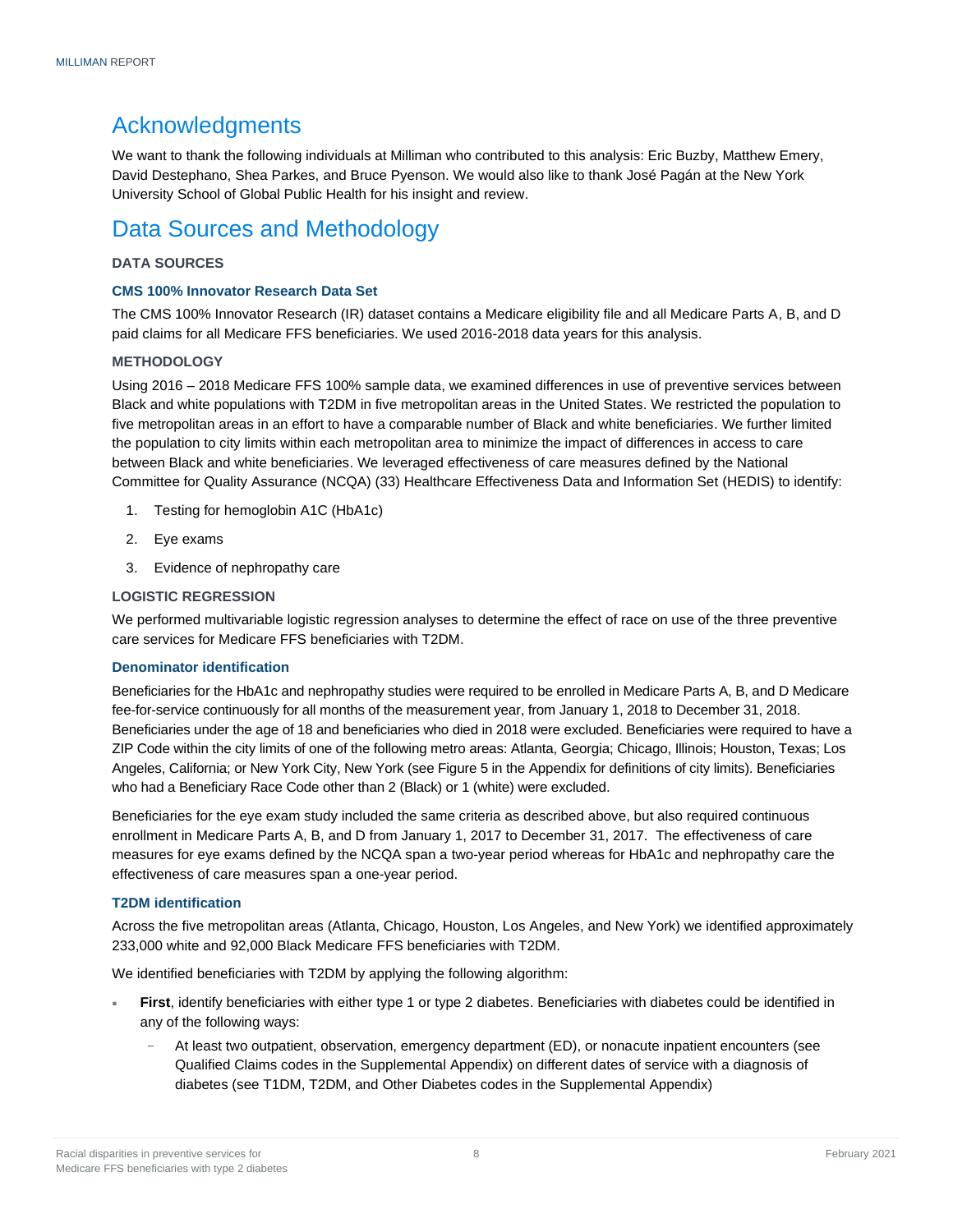- At least one acute inpatient encounter (see Qualified Claims codes in the Supplemental Appendix) with a diagnosis of diabetes (see T1DM, T2DM, and Other Diabetes codes in the Supplemental Appendix)
- − Being dispensed hypoglycemic/antihyperglycemics/insulin (see Diabetes ID Drugs codes in the Supplemental Appendix) *and* have at least one outpatient, observation, ED, or nonacute inpatient encounter (see Qualified Claims codes in the Supplemental Appendix) with a diagnosis of diabetes (see T1DM, T2DM, and Other Diabetes codes in the Supplemental Appendix).
- **Second**, remove beneficiaries identified as having type 1 diabetes via any of the following:
	- − At least one claim with a diagnosis code for T1DM (see T1DM codes in the Supplemental Appendix) and no diagnosis codes for T2DM (see T2DM codes in the Supplemental Appendix)
	- − Have claims coded with diagnosis codes for both T1DM and T2DM (see T1DM and T2DM codes in the Supplemental Appendix) and the majority of diabetes codes are T1DM
- Any beneficiaries dispensed hypoglycemics/antihyperglycemics were automatically assigned to the type 2 diabetes population. Any beneficiaries initially identified as having type 1 diabetes who were not dispensed insulin were moved to the type 2 diabetes population.

The beneficiary's diabetes initial diagnosis date is the date of the first qualified claim used in identifying the adult with diabetes. Beneficiaries were required to have an initial diagnosis date in 2016 or 2017 to be included in the HbA1c/nephropathy study population and were required to have an initial diagnosis date in 2016 to be included in the eye exam study population. The most recent annual data available was for 2018, so that was used as our study year. Refer to the Measures Identification section below for more information on the years of data required for each measure.

The descriptive statistics used for the Study Population Demographics discussion in the Findings section above reflect beneficiaries with type 2 diabetes and an index date in 2016 or 2017.

#### <span id="page-10-0"></span>**STATISTICAL ANALYSIS**

From the beneficiaries with T2DM identified within the denominator population we performed logistic regression analyses using SAS version 9.4 to examine the effect of race on three preventive measures, when adjusting for covariates (characteristics) of beneficiaries receiving preventive services. The examined outcomes were treatment for HbA1c testing, eye exams, and evidence of nephropathy care.

The following five covariates were included in each logistic regression to compare beneficiaries with T2DM who received preventive treatment and those who did not: age, sex, race, metro area, and low-income status. Reference categories in the logistic regression were assigned to white, New York metro area, age group 65 to 69, male, and nonlow-income status. We used Andrew Gelman's "rule of 4" to approximate the effect of being Black on each outcome (23). Gelman's rule estimates the slope of the logistic curve at its maximum point to be the regression coefficient without the intercept divided by 4 (23).

Beneficiaries who reported missing values for one or more of the following covariates were excluded from this study: race, age, sex, and rural/urban.

Each of these covariates is described below.

#### **Covariate descriptions**

Covariates included in the regression models were defined as follows:

- Age distribution by five-year age band between 65 and 84. We aggregated ages 18 to 64 and those older than 85 in two additional age bands.
	- − Age was assigned based on age as of December 31, 2018
- Sex is defined as male or female. Beneficiaries identified with unknown sex were excluded.
- Race is defined as Black or white. Medicare beneficiaries not identified as Black or white were excluded.
- Metro area included the following major cities and surrounding areas:
	- − Atlanta, Georgia, which included Sandy Springs and Alpharetta, Georgia
		- − Chicago, Illinois, which included Naperville and Evanston, Illinois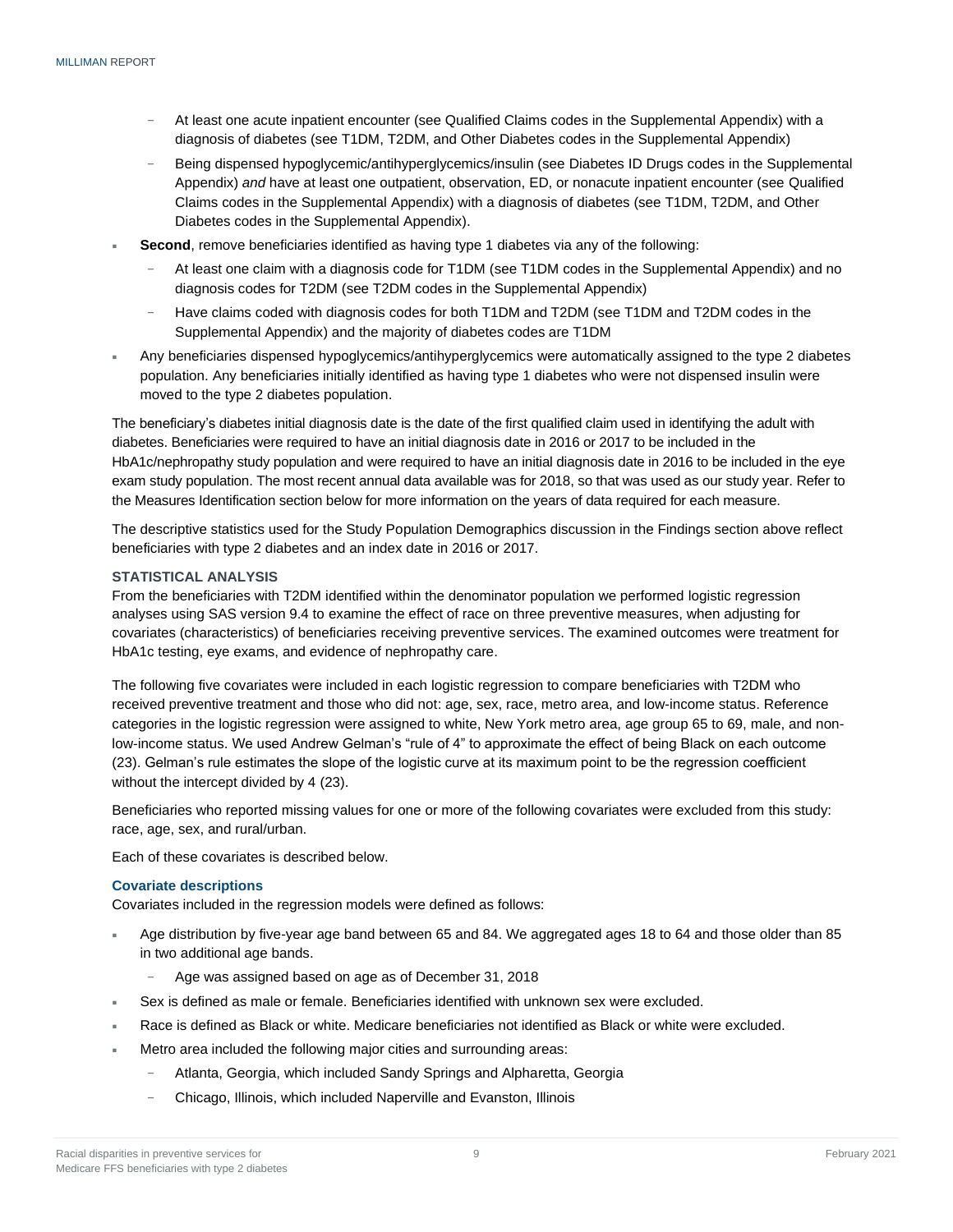- − Houston, Texas, which included The Woodlands and Sugar Land, Texas
- Los Angeles, California, which included Long Beach and Glendale, California
- − New York City, New York, which included Jersey City, New Jersey, and White Plains, New York
- Low-income is defined as those qualifying for the low-income subsidy (LIS) Medicare prescription drug (Part D) program for at least one month in 2018.

#### <span id="page-11-0"></span>**MEASURES IDENTIFICATION**

We used effectiveness of care measures defined by the 2018 National Committee for Quality Assurance (NCQA) Healthcare Effectiveness Data and Information Set (HEDIS) (33). Specifically, we utilized three components of the HEDIS Comprehensive Diabetes Care measure, which look for annual hemoglobin A1c (HbA1c) testing, regular eye exams, and medical attention for nephropathy among people with diabetes.

For the HbA1c measure, individuals were considered compliant if they showed evidence of an HbA1c test during the measurement year.

For the eye exam measure, individuals were considered compliant if they had evidence of a retinal or dilated eye exam in the measurement year or in the year prior. This includes beneficiaries who had one of the following:

- A retinal or dilated eye exam by an eye care professional (optometrist or ophthalmologist) in the measurement year.
- A *negative* retinal or dilated eye exam (negative for retinopathy) by an eye care professional in the year prior to the measurement year.
- Bilateral eye enucleation anytime during the beneficiary's history through December 31 of the measurement year.

Beneficiaries were considered to have received medical attention for nephropathy if they had evidence of a nephropathy screening or monitoring test or evidence of nephropathy in the measurement year. This includes beneficiaries who had one of the following:

- Treatment for nephropathy, including angiotensin converting enzyme (ACE) inhibitors and angiotensin II therapy
- End-stage renal disease (ESRD)
- Kidney transplant
- A claim for a visit with a nephrologist

## **Li** Milliman

Milliman is among the world's largest providers of actuarial and related products and services. The firm has consulting practices in life insurance and financial services, property & casualty insurance, healthcare, and employee benefits. Founded in 1947, Milliman is an independent firm with offices in major cities around the globe.

[milliman.com](http://www.milliman.com/)

#### **CONTACT**

Harsha Mirchandani [harsha.mirchandani@milliman.com](mailto:harsha.mirchandani@milliman.com)

Samantha Tomicki [samantha.tomicki@milliman.com](mailto:samantha.tomicki@milliman.com)

Rebecca Smith [rebecca.smith@milliman.com](mailto:rebecca.smith@milliman.com)

Rebecca Johnson [rebecca.johnson@milliman.com](mailto:rebecca.johnson@milliman.com)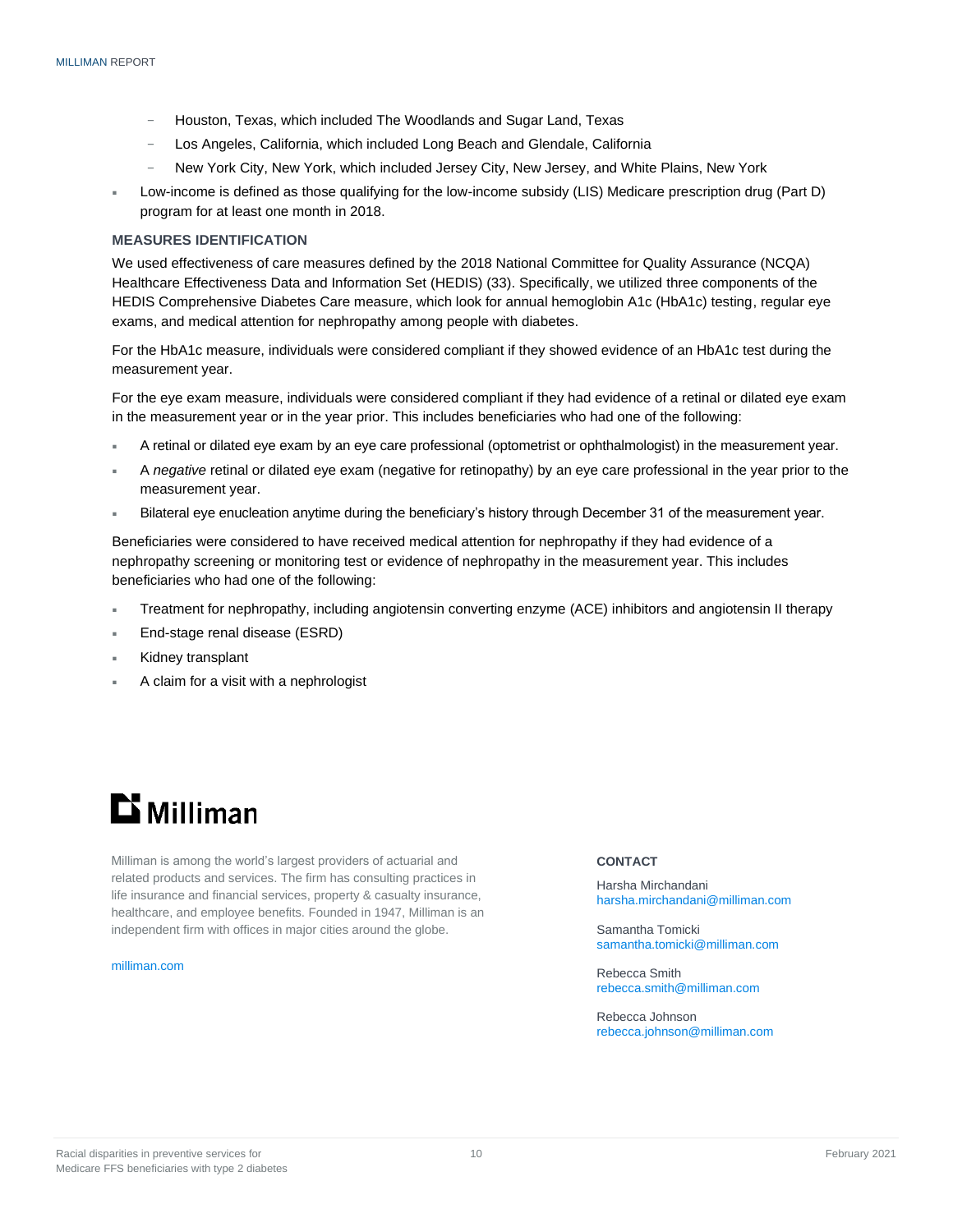### <span id="page-12-0"></span>References

1. *Perceived Discrimination and Privilege in Health Care: The Role of Socioeconomic Status and Race.* Stepanikova, I and Oates, GR. 1S1, s.l. : Americna Journal Preventative Medicine, 2017, Vol. 52, pp. S86-S94. PMID: 27989297; PMCID: PMC5172593.

2. *Racial/Ethnic Health Disparities Among Rural Adults - United States, 2012-2015.* James, CV, et al. 23, s.l. : MMWR Surveillance Summaries, 2017, Vol. 66, pp. 1-9. PMID: 29145359; PMCID: PMC5829953.

3. *Racial and ethnic disparities in the use of health services: bias, preferences, or poor communication?* Ashton, CM, et al. 2, s.l. : Journal of General Internal Medicine, 2003, Vol. 18, pp. 146-152.

4. Racial disparities in income and poverty remain largely unchanged amid strong income growth in 2019. [Online] Economic Policy Institute, 2020. https://www.epi.org/blog/racial-disparities-in-income-and-poverty-remain-largely-unchanged-amid-strong-incomegrowth-in-2019/#:~:text=by%20Valerie%20Wilson-

,Racial%20disparities%20in%20income%20and%20poverty%20remain%20largely,strong%20income%20growth%20i.

5. Impact of primary care patient visits on racial and ethnic disparities in preventive care in the United States. Fiscella, K and Holt, K. 6, s.l. : Journal of the American Board Family Medicine, 2007, Vol. 20, pp. 587-97. PMID: 17954867.

6. *Do racial and ethnic disparities in health care use vary with health?* Biener, AI and Zuvekas, SH. 1, s.l. : Health Services Research, 2019, Vol. 54, pp. 64-74. PMID: 30430571; PMCID: PMC6338306.

7. The quality of care for depressive and anxiety disorders in the United States. Young, AS, et al. 1, s.l. : Arch Gen Psychiatry, 2001, Vol. 58, pp. 55-61. PMID: 11146758.

8. *Screening, prevention, counseling, and treatment for the complications of type II diabetes mellitus. Putting evidence into practice. .*  Vijan, S, et al. 9, s.l. : Journal of general internal medicine, 1997, Vol. 12.

9. Daniszewski, J. Announcements: Why we will lowercase white. *The Associated Press.* [Online] 2020. [Cited: 01 15, 2021.] https://blog.ap.org/announcements/why-we-will-lowercase-white.

10. What's the Difference Between Hispanic and Latino? *Encyclopaedia Britannica.* [Online] [Cited: 02 04, 2021.] https://www.britannica.com/story/whats-the-difference-between-hispanic-and-latino.

11. Table A-1: Income and Poverty in the United States: 2019. *Census.gov.* [Online] 2020. https://www.census.gov/data/tables/2020/demo/income-poverty/p60-270.html.

12. Estimating the economic burden of racial health inequalities in the United States. LaVeist, TA, Gaskin, D and Richard, P. 2, s.l. : Int J Health Serv, 2011, Vol. 41, pp. 231-8. PMID: 21563622.

13. *Racial/Ethnic and Gender Disparities in Health Care Use and Access.* Manuel, JI. 3, s.l. : Health services research, 2018, Vol. 53, pp. 1407-1429.

14. *COVID-19 and Racial/Ethnic Disparities.* Webb Hooper, M, Nápoles, AM and Pérez-Stable, EJ. 24, s.l. : JAMA, 2020, Vol. 323, pp. 2466–2467.

15. Diabetes - Overview. [Online] American Diabetes Association, 2020. https://www.diabetes.org/diabetes.

16. National Diabetes Statistics Report, 2020: Estimates of Diabetes and Its Burden in the United States. [Online] 2020. https://www.cdc.gov/diabetes/data/statistics-report/index.html.

17. *American Diabetes Association: clinical practice recommendations 2000.* Supple 1, s.l. : Diabetes Care, 2000, Vol. 23, pp. S1-116. PMID: 10859117.

18. Racial and Ethnic Disparities in Diabetes Prevalence, Self-Management, and Health Outcomes among Medicare Beneficiaries. [Online] 2017. https://www.cms.gov/About-CMS/Agency-Information/OMH/research-and-data/information-products/datahighlights/disparities-in-diabetes-

prevalence#:~:text=Diabetes%20prevalence%20was%20higher%20among,were%20male%20(22.3%20percent%20vs..

19. *Gender and Racial Disparities in the Management of Diabetes Mellitus Among Medicare Patients.* Chou, A, et al. 3, s.l. : Women's Health Issues, 2007, Vol. 17, pp. 150-161.

20. *The Disparate Impact of Diabetes on Racial/Ethnic Minority Populations.* Chow, EA, et al. 3, s.l. : Clinical Diabetes, 2012, Vol. 30, pp. 130-133.

21. *Addressing Challenges and Implications of National Surveillance for Racial/Ethnic Disparities in Diabetes.* Matsushita, K, Tang, O and Selvin, E. 24, s.l. : JAMA, 2019, Vol. 322, pp. 2387–2388.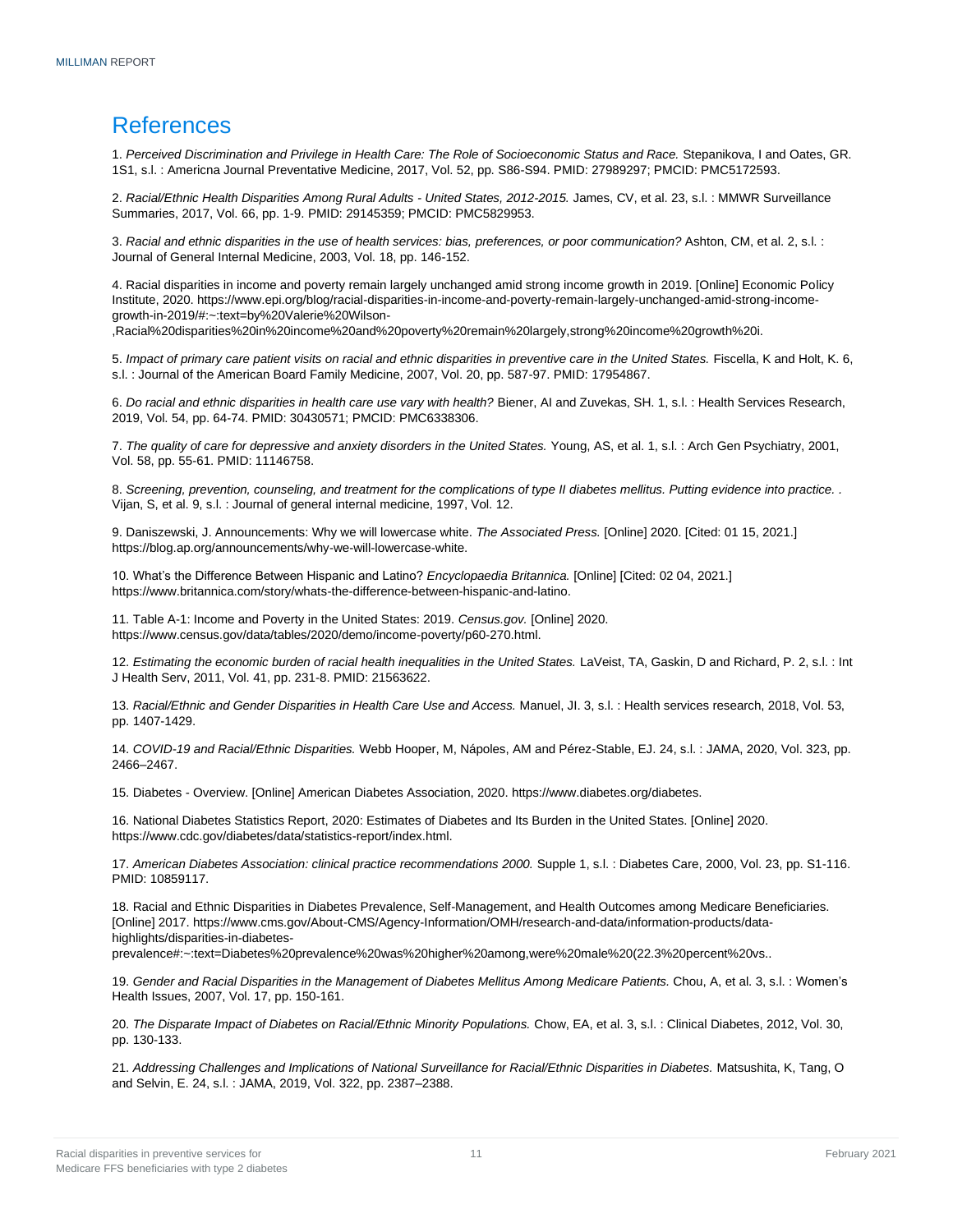22. *Racial/Ethnic and Gender Differences in Severity of Diabetes-Related Complications, Health Care Resource Use, and Costs in a Medicare Population.* Hazel-Fernandex, L, et al. 2, s.l. : Population Health Management, 2015, Vol. 18, pp. 115-122.

23. Gelman, A and Hill, J. *Data Analysis Using Regression and Multilevel/Hierarchical Models (Analytical Methods for Social Research).* 1st. Cambridge : Cambridge University Press, 2006.

24. *Health, Income, & Poverty: Where We Are & What Could Help.* Khullar, D and Chokshi, DA. s.l. : Health Affairs Health Policy Brief, 2018.

25. *Age Disparities Among Patients With Type 2 Diabetes and Associated Rates of Hospital Use and Diabetic Complications.* Lee, DC, et al. 2019, Prev Chronic Dis, Vol. 16, p. 180681.

26. National Institute on Minority Health and Health Disparities. National Institute on Minority Health and Health Disparities Research Framework. *NIH.gov.* [Online] 2018. [Cited: 02 17, 2021.] https://www.nimhd.nih.gov/about/overview/research-framework/nimhdframework.html.

27. *Implicit Racial/Ethnic Bias Among Health Care Professionals and Its Influence on Health Care Outcomes: A Systematic Review.*  Hall, W.J, Chapman, MV and al, et. 12, s.l. : Am J Public Health, 2015, Vol. 105.

28. Reckoning with histories of medical racism and violence in the USA. Nuriddin, A, Mooney, G and White, A. 10256, s.l. : The Lancet, 2020, Vol. 396, pp. 949-951.

29. *Low-quality, high-cost hospitals, mainly in South, care for sharply higher shares of elderly black, Hispanic, and medicaid patients.*  AK, Jha, EJ, Orav and AM, Epstein. 10, 2011, Health Aff (Millwood), Vol. 30, pp. 1904-11.

30. *Health Literacy in African-American Communities: Barriers and Strategies.* Muvuka, B, et al. 3, s.l. : Health Lit Res Pract, 2020, Vol. 4, pp. e138-e143.

31. More Accurate Racial and Ethnic Codes for Medicare Administrative Data. Eicheldinger, C and Bonito, A. 3, s.l. : Health Care Financ Rev, 2008, Vol. 29, pp. 27-42. PMCID: PMC4195038; PMID: 18567241.

32. Diabetes Disparities in Medicare Fee-For-Service Beneficiaries. [Online] October 2020. https://www.cms.gov/About-CMS/Agency-Information/OMH/Downloads/Data-Snapshots-Diabetes.pdf.

33. (NCQA), National Committee for Quality Assurance. *HEDIS 2018 Volume 2: Technical Specifications for Health Plans (ePub).* pp. 140-145.

### <span id="page-13-0"></span>Appendix

#### **FIGURE 5: METRO AREA DEFINITIONS**

#### **COUNTIES INCLUDED IN EACH METRO AREA**

| Atlanta                                  | <b>New York</b>                              | Chicago                                     | <b>Los Angeles</b>                      | <b>Houston</b>                           |
|------------------------------------------|----------------------------------------------|---------------------------------------------|-----------------------------------------|------------------------------------------|
|                                          |                                              | <b>Metropolitan Statistical Areas (MSA)</b> |                                         |                                          |
| Atlanta-Sandy Springs-<br>Alpharetta, GA | New York-Jersey City-<br>White Plains, NY-NJ | Chicago-Naperville-<br>Evanston, IL         | Los Angeles-Long Beach-<br>Glendale, CA | Houston-The Woodlands-<br>Sugar Land, TX |
|                                          |                                              | <b>Counties</b>                             |                                         |                                          |
| Cherokee                                 | <b>Bronx</b>                                 | Cook<br>Kings                               | Los Angeles                             | Harris                                   |
| Clayton                                  |                                              |                                             |                                         |                                          |
| Cobb                                     | New York                                     |                                             |                                         |                                          |
| Dekalb                                   | Queens                                       |                                             |                                         |                                          |
| Douglas                                  | Richmond                                     |                                             |                                         |                                          |
| Fayette                                  |                                              |                                             |                                         |                                          |
| Fulton                                   |                                              |                                             |                                         |                                          |
| Gwinnett                                 |                                              |                                             |                                         |                                          |
| Henry                                    |                                              |                                             |                                         |                                          |
| Rockdale                                 |                                              |                                             |                                         |                                          |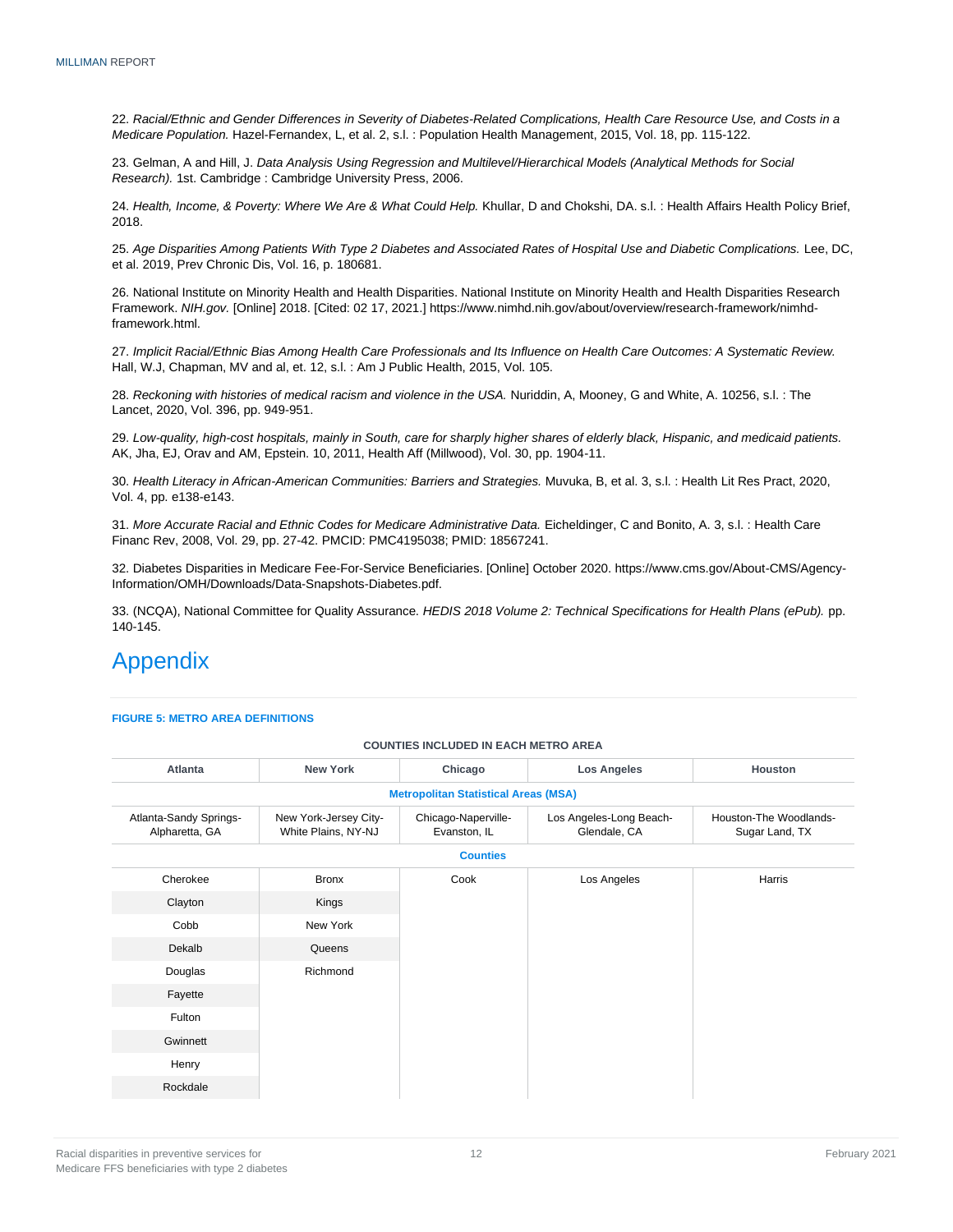#### **FIGURE 6: DESCRIPTIVE STATISTICS OF DENOMINATOR AND T2DM POPULATIONS**

| <b>Preventive Care Measure</b>           | <b>Denominator Population</b><br>$[N=1, 545, 399]$ | <b>T2DM Population</b><br>$[N=437,626]$ |
|------------------------------------------|----------------------------------------------------|-----------------------------------------|
| Age (years), N (%)                       |                                                    |                                         |
| Mean                                     | 72.3                                               | 73.6                                    |
| < 65                                     | 226,983 (14.7%)                                    | 61,072 (14.0%)                          |
| 65-69                                    | 322,055 (20.8%)                                    | 76,810 (17.6%)                          |
| 70-74                                    | 339,256 (22.0%)                                    | 94,637 (21.6%)                          |
| 75-79                                    | 257,783 (16.7%)                                    | 79,754 (18.2%)                          |
| 80-84                                    | 186,825 (12.1%)                                    | 61,716 (14.1%)                          |
| $85+$                                    | 212,497 (13.8%)                                    | 63,637 (14.5%)                          |
| Race, N (%)                              |                                                    |                                         |
| White, non-Latinx/Hispanic               | 967,669 (62.6%)                                    | 233,512 (53.4%)                         |
| Black, non-Latinx/Hispanic               | 262,566 (17.0%)                                    | 92,274 (21.1%)                          |
| Asian                                    | 114,034 (7.4%)                                     | 43,077 (9.8%)                           |
| Latinx/Hispanic                          | 100,828 (6.5%)                                     | 37,725 (8.6%)                           |
| North American Native                    | 1,563 (0.1%)                                       | 624 (0.1%)                              |
| Other                                    | 57,550 (3.7%)                                      | 20,463 (4.7%)                           |
| Unknown/Missing                          | 41,189 (2.7%)                                      | 9,951 (2.3%)                            |
| Birth Sex, N (%)                         |                                                    |                                         |
| Male                                     | 636,735 (41.2%)                                    | 190,668 (43.6%)                         |
| Female                                   | 908,663 (58.8%)                                    | 246,958 (56.4%)                         |
| Low-income Status, N (%)                 |                                                    |                                         |
| Yes                                      | 675,970 (43.7%)                                    | 241,524 (55.2%)                         |
| No                                       | 869,429 (56.3%)                                    | 196,102 (44.8%)                         |
| Region, N (%)                            |                                                    |                                         |
| Atlanta-Sandy Springs-Alpharetta, GA     | 178,968 (11.6%)                                    | 43,834 (10.0%)                          |
| Chicago-Naperville-Evanston, IL          | 350,191 (22.7%)                                    | 95,502 (21.8%)                          |
| Houston-The Woodlands-Sugar Land, TX     | 145,075 (9.4%)                                     | 41,184 (9.4%)                           |
| Los Angeles-Long Beach-Glendale, CA      | 449,338 (29.1%)                                    | 133,534 (30.5%)                         |
| New York-Jersey City-White Plains, NY-NJ | 421,827 (27.3%)                                    | 123,572 (28.2%)                         |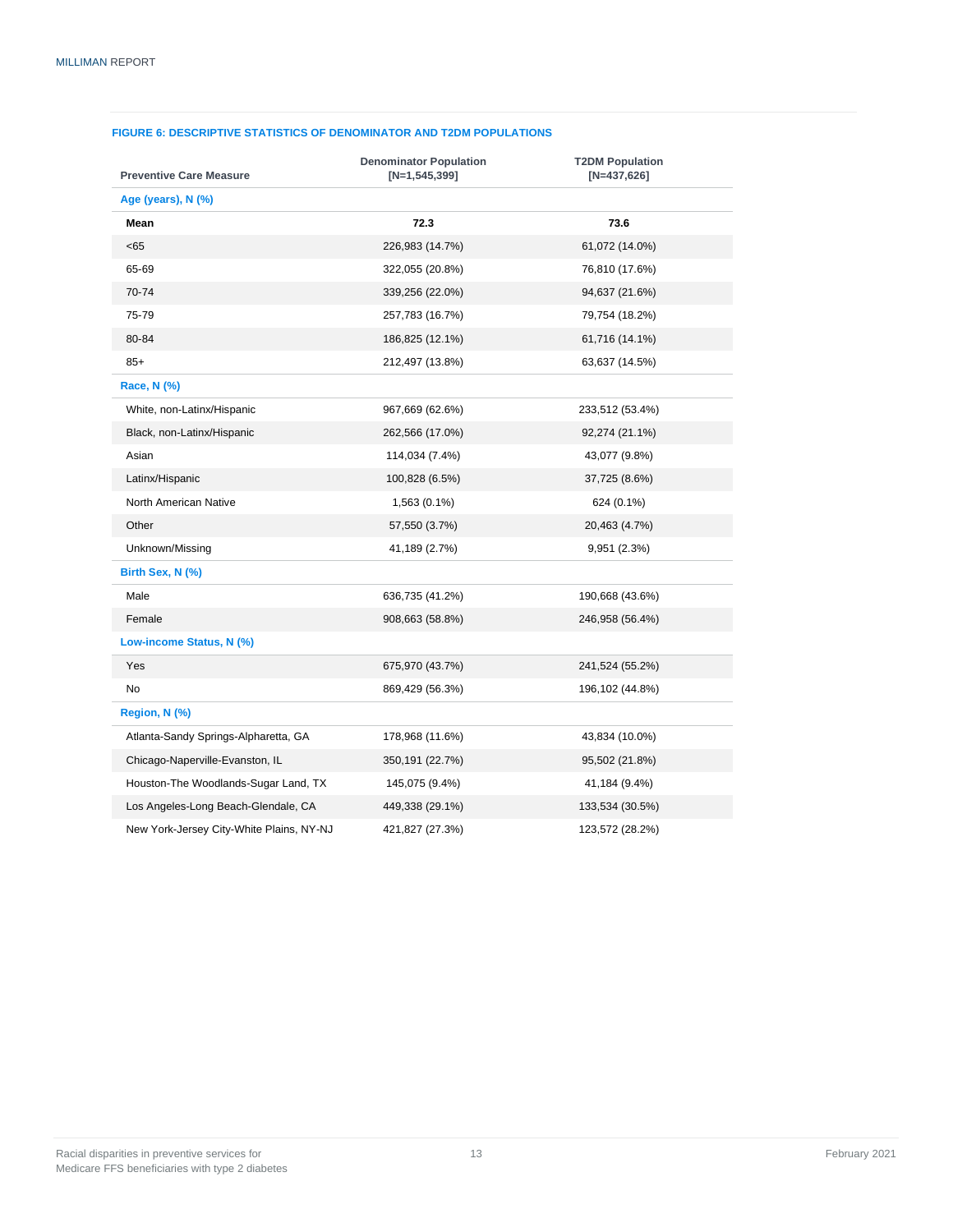| <b>HbA1C Test</b><br>$[N=325,786]$       |                       | Eye Exam<br>$[N=266,946]$ |                      | <b>Nephropathy Care</b><br>$[N=325,786]$ |                      |                    |
|------------------------------------------|-----------------------|---------------------------|----------------------|------------------------------------------|----------------------|--------------------|
| <b>Preventive Care</b><br><b>Measure</b> | Yes<br>$[N=276, 196]$ | No<br>$[N=49,590]$        | Yes<br>$[N=169,862]$ | No<br>$[N=97,084]$                       | Yes<br>$[N=296,076]$ | No<br>$[N=29,710]$ |
| Age (years), N (%)                       |                       |                           |                      |                                          |                      |                    |
| Mean                                     | 73.7                  | 73.3                      | 75.1                 | 72.7                                     | 73.7                 | 72.2               |
| < 65                                     | 35,932 (13.0%)        | 9,307 (18.8%)             | 16,877 (9.9%)        | 18,046 (18.6%)                           | 39,472 (13.3%)       | 5,767 (19.4%)      |
| 65-69                                    | 47,875 (17.3%)        | 8,120 (16.4%)             | 22,675 (13.3%)       | 15,268 (15.7%)                           | 50,437 (17.0%)       | 5,558 (18.7%)      |
| 70-74                                    | 63,093 (22.8%)        | 8,722 (17.6%)             | 40,557 (23.9%)       | 20,428 (21.0%)                           | 65,988 (22.3%)       | 5,827 (19.6%)      |
| 75-79                                    | 52,676 (19.1%)        | 7,781 (15.7%)             | 36,209 (21.3%)       | 16,418 (16.9%)                           | 55,894 (18.9%)       | 4,563 (15.4%)      |
| 80-84                                    | 39,664 (14.4%)        | 6,515 (13.1%)             | 27,854 (16.4%)       | 12,617 (13.0%)                           | 42,715 (14.4%)       | 3,464 (11.7%)      |
| $85+$                                    | 36,956 (13.4%)        | 9,145 (18.4%)             | 25,690 (15.1%)       | 14,307 (14.7%)                           | 41,570 (14.0%)       | 4,531 (15.3%)      |
| <b>Race, N (%)</b>                       |                       |                           |                      |                                          |                      |                    |
| White, non-<br>Latinx/Hispanic           | 201,598 (73.0%)       | 31,914 (64.4%)            | 127,010 (74.8%)      | 65,648 (67.6%)                           | 213,460 (72.1%)      | 20,052 (67.5%)     |
| Black, non-<br>Latinx/Hispanic           | 74,598 (27.0%)        | 17,676 (35.6%)            | 42,852 (25.2%)       | 31,436 (32.4%)                           | 82,616 (27.9%)       | 9,658 (32.5%)      |
| Birth Sex, N (%)                         |                       |                           |                      |                                          |                      |                    |
| Male                                     | 120,397 (43.6%)       | 21,616 (43.6%)            | 71,919 (42.3%)       | 42,806 (44.1%)                           | 129,451 (43.7%)      | 12,562 (42.3%)     |
| Female                                   | 155,799 (56.4%)       | 27,974 (56.4%)            | 97,943 (57.7%)       | 54,278 (55.9%)                           | 166,625 (56.3%)      | 17,148 (57.7%)     |
| Low-income Status, N (%)                 |                       |                           |                      |                                          |                      |                    |
| Yes                                      | 126,093 (45.7%)       | 28,901 (58.3%)            | 74,153 (43.7%)       | 53,010 (54.6%)                           | 138,892 (46.9%)      | 16,102 (54.2%)     |
| No                                       | 150,103 (54.3%)       | 20,689 (41.7%)            | 95,709 (56.3%)       | 44,074 (45.4%)                           | 157, 184 (53.1%)     | 13,608 (45.8%)     |
| Region, N (%)                            |                       |                           |                      |                                          |                      |                    |
| Atlanta, GA                              | 34,793 (12.6%)        | 5,351 (10.8%)             | 20,573 (12.1%)       | 12,775 (13.2%)                           | 36,965 (12.5%)       | 3,179 (10.7%)      |
| Chicago, IL                              | 68,482 (24.8%)        | 12,421 (25.0%)            | 43,790 (25.8%)       | 23,592 (24.3%)                           | 73,372 (24.8%)       | 7,531 (25.3%)      |
| Houston, TX                              | 27,729 (10.0%)        | 5,260 (10.6%)             | 15,536 (9.1%)        | 11,300 (11.6%)                           | 30,113 (10.2%)       | 2,876 (9.7%)       |
| Los Angeles, CA                          | 64,818 (23.5%)        | 14,173 (28.6%)            | 39,965 (23.5%)       | 23,753 (24.5%)                           | 72,088 (24.3%)       | 6,903 (23.2%)      |
| New York, NY                             | 80,374 (29.1%)        | 12,385 (25.0%)            | 49,998 (29.4%)       | 25,664 (26.4%)                           | 83,538 (28.2%)       | 9,221 (31.0%)      |

#### **FIGURE 7: DESCRIPTIVE STATISTICS OF OUTCOMES FOR EACH COVARIATE AND PREVENTIVE CARE MEASURE**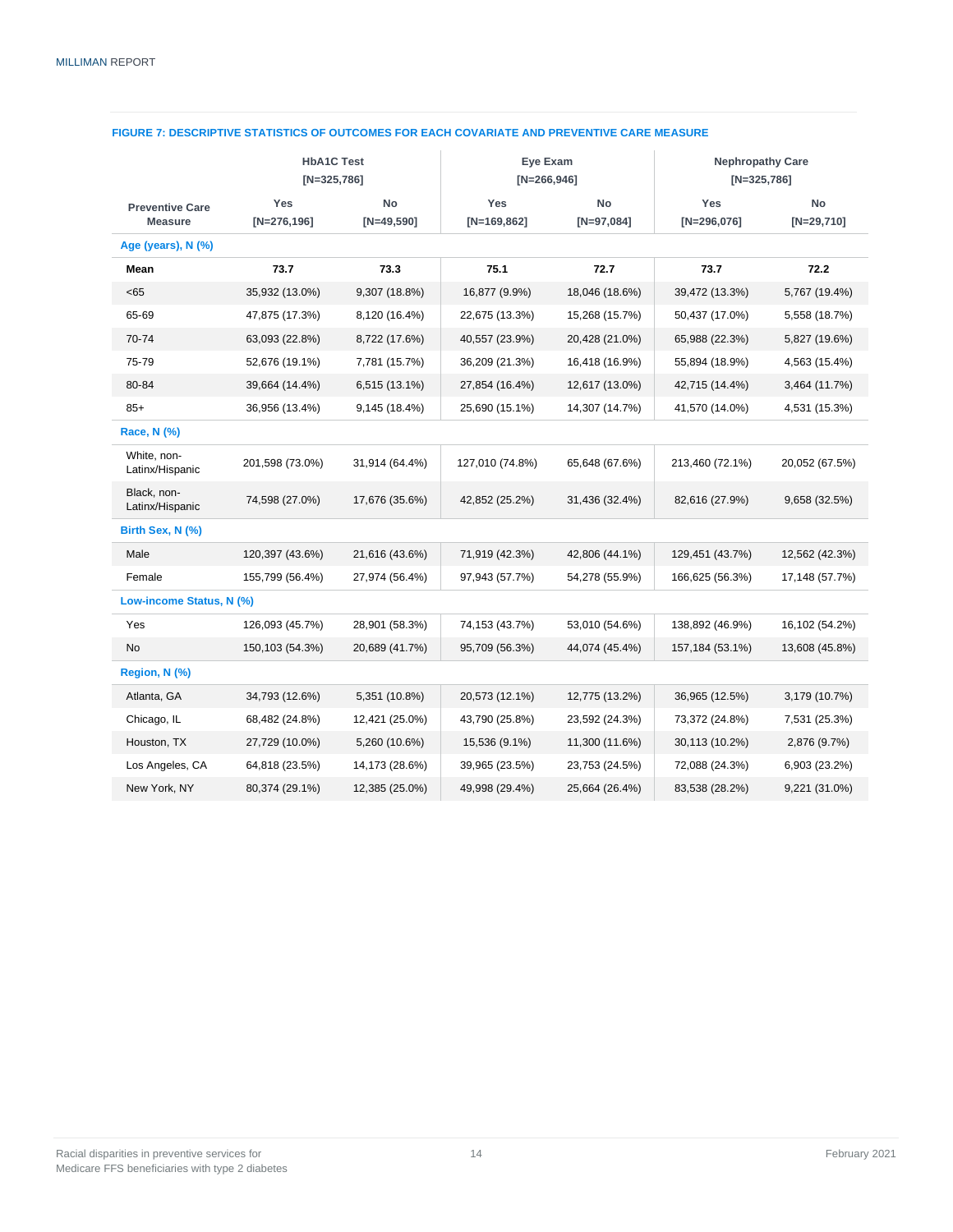